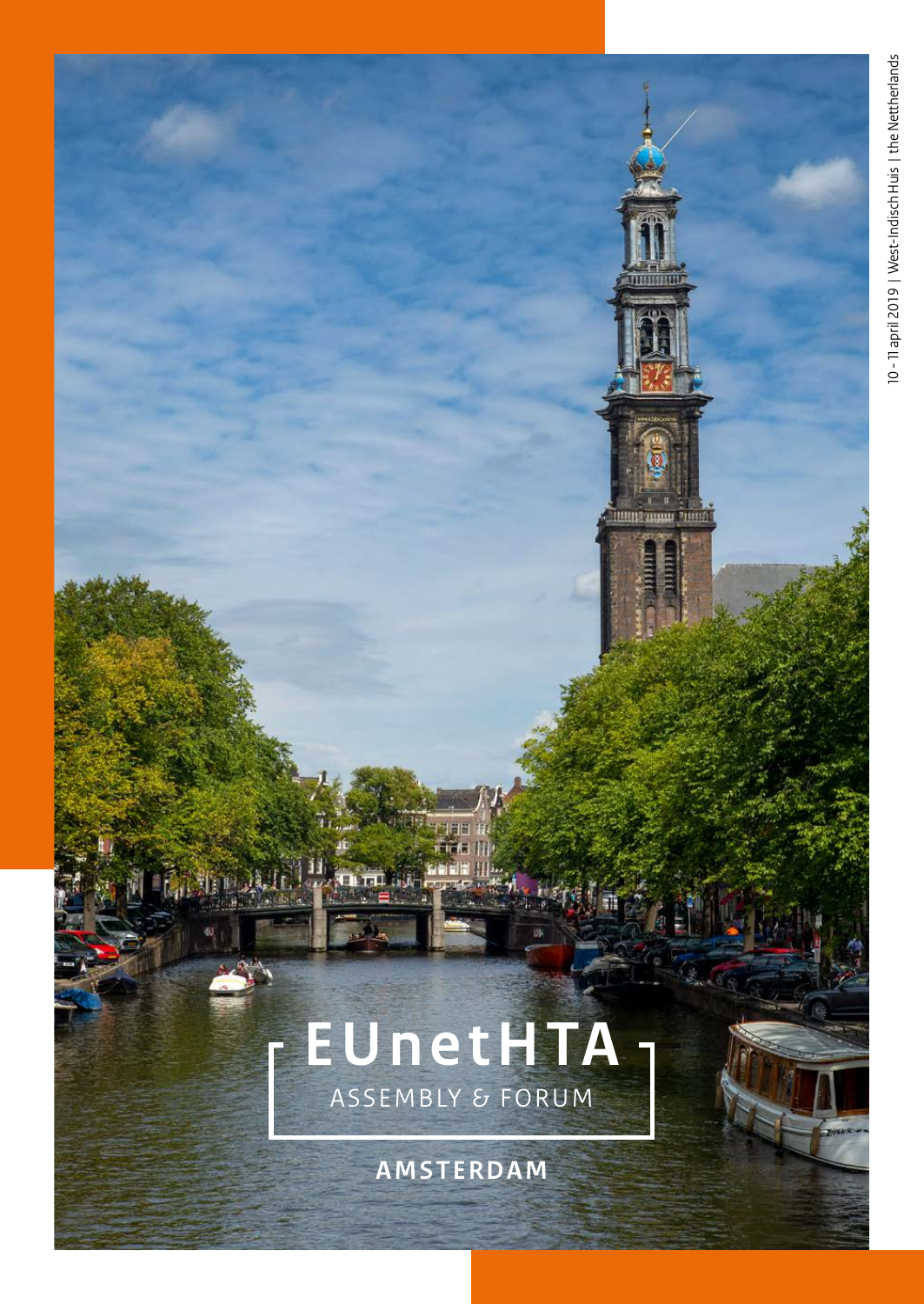$\sim$ 



**AMSTERDAM**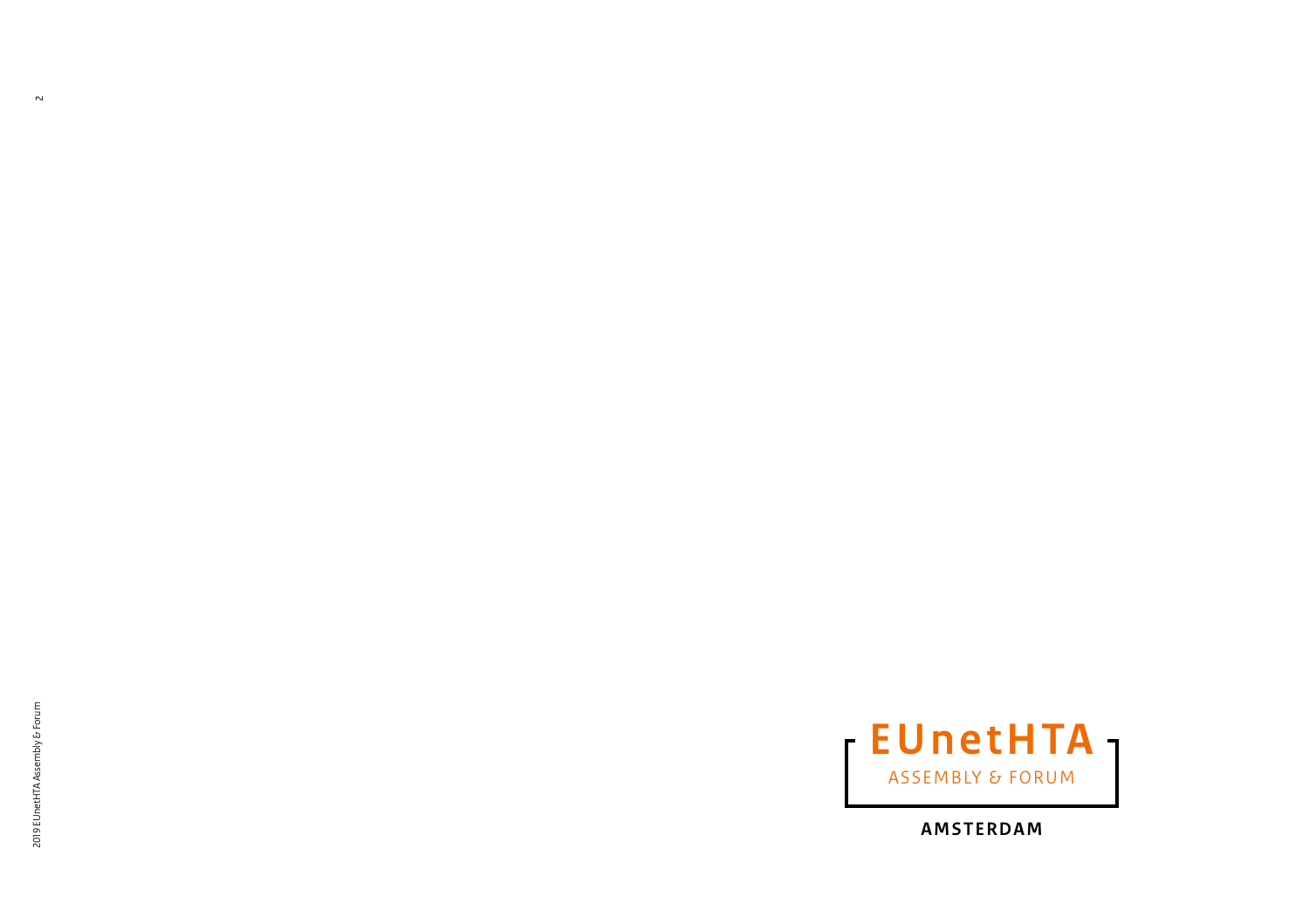### FOREWORD



We would like to welcome you to the 2019 EUnetHTA Assembly & Forum in Amsterdam.

It is a great pleasure to see you all here and to note the continuously increasing interest in our annual gathering! Again, this year we are making parts of our meetings more interactive with live polling in the Forum, allowing stakeholders to actively participate in shaping the discussions.

European cooperation on HTA has seen a lot of development since the last Assembly & Forum in Cologne in

2018. These developments have been initiated by both internal and external processes. Needless to say, the ongoing political process of bringing forward the European Commission proposal on a future model for HTA cooperation will be very important to EUnetHTA and all our partners. As this is an evolving process, we must make best use of our time and focus on collaborating in the most productive way possible.

The last year has also seen greater interaction. EUnetHTA, together with regional initiatives such as BeNeLuxAI, FAAP, and FINOSE, have aligned their respective aims and activities as a coherent whole through a collaboration that harnesses added value between European-level and regional actors. Such initiatives are beneficial as they can focus on issues that stand outside of the EUnetHTA mandate, such as joint health economic assessments and joint procurement.

Internally, EUnetHTA has continued its work to adapt and improve the governance structure for the network, initiated in early 2018. EUnetHTA teams of all Working Packages have been working hard across Europe at further strengthening and finetuning the procedures and templates that support our products.

Joint Assessments remain a major focus of our activities. To ensure the inflow of applications for Joint Assessments, the heads of those agencies represented in the Executive Board took the initiative to set up a proactive prioritisation list with products of special interest for EUnetHTA partners. The EUnetHTA Prioritisation List was launched in dialogue with the pharmaceutical industry to much success. Furthermore, the very high interest for Early Dialogues has continued and EUnetHTA partners have started to implement a process for Early Dialogues, also on non-pharma products.

To bring the good work of 2018 forward and, in the light of these developments, in 2019, EUnetHTA will place a special focus on broad and sustainable stakeholder involvement. Working programmes are being developed and outreach to individual stakeholder groups is being strengthened. Moreover, EUnetHTA has, on its own initiative and together with the European Commission, had individual interaction with, among others, patients, pharma industry, and payers, while plans have been made for interaction with healthcare providers and the non-pharma industry.

The Secretariat has continued to develop the EUnetHTA website which now provides a 'one-stop shop' for HTA collaboration in Europe and sets the tone for a future sustainable working environment. EUnetHTA is still growing and interest from new partners to join the network is still coming in.

As we move forward, expanding our catalogue of Joint Assessments & Early Dialogues and encouraging national uptake, we are confident that EUnetHTA is equipped with the expertise and tools to continue fostering progressive, cross-country partnerships.

Again, I would like to thank all our partners and guests for joining us here in Amsterdam and we hope that the event provides a useful insight into EUnetHTA's role in the European HTA landscape and results in constructive outcomes via the focused discussions.

#### **Niklas Hedberg**

*Chair of EUnetHTA Executive Board*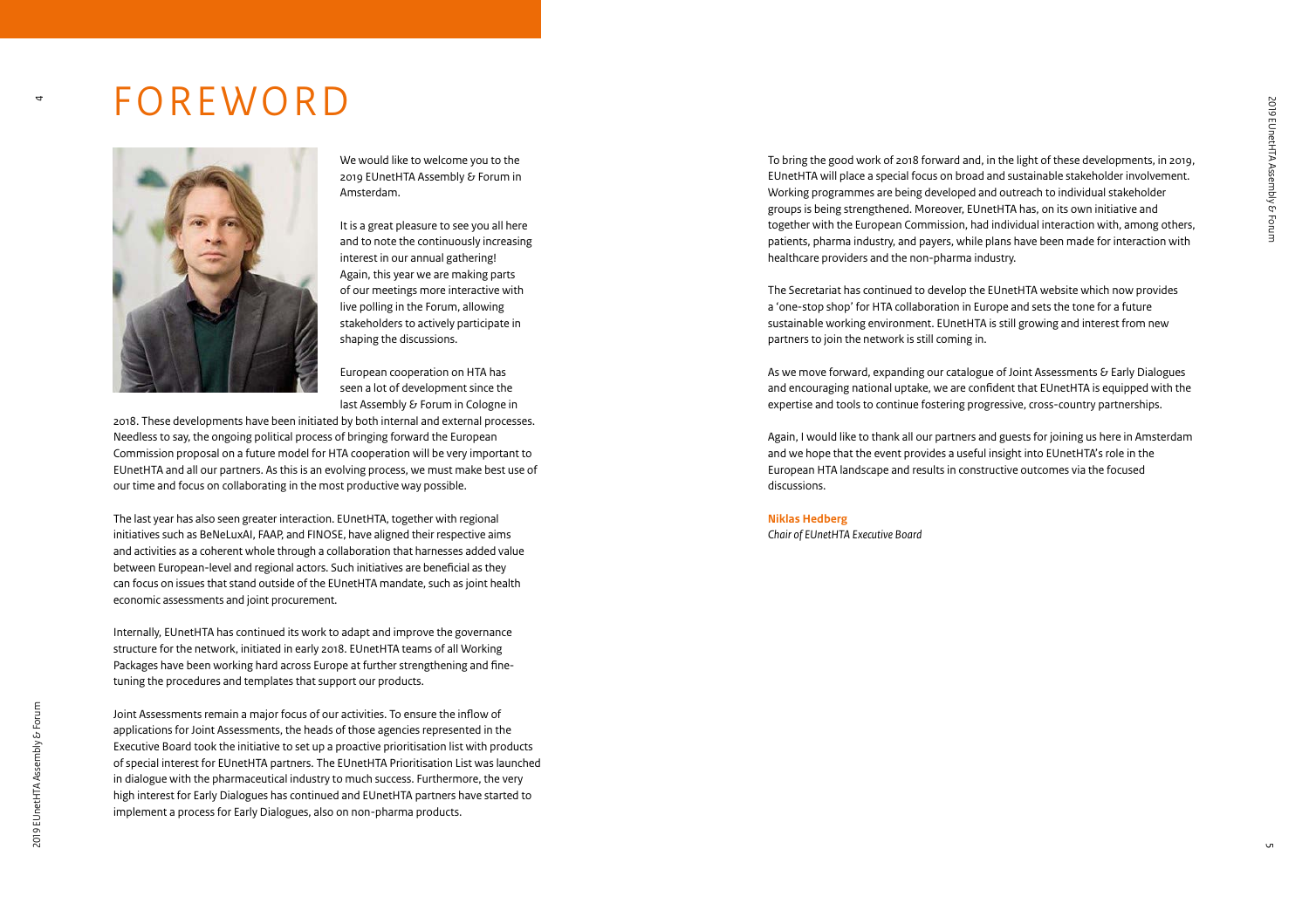# THE WEST-INDISCH HUIS



The rich history of the stately 'West-Indisch Huis' (West India House), located in the heart of Amsterdam, begins in 1617.

From this time and up till 1623, the ground floor and rear of 'Het Huis' (the House) was used as a fresh meat market, while the top floor served as waiting rooms for the citizen and municipal militias tasked with the public security of Amsterdam.

'Het Huis' owes its name to the subsequent period between 1623 and 1647 when the Heren Negentien (the Lords Nineteen), who founded the board of the West India Company two years prior in 1621, based their operations here. It was during this time that the decision was made, in the Compagnie Hall, to build a fort on the distant island of Manhattan and name it 'New Amsterdam'.

Peter Stuyvesant, whose bronze sculpture stands in the courtyard of the house, was appointed Governor General of the fort and the surrounding lands of New Netherland, which subsequently changed hands, and its name, to New York.

The West India Company was founded to prevent trade monopolies and to vie for a share of overseas commerce. To this end, it commissioned ships to intervene with foreign vessels in international waters, resulting in huge loots hauled back from distant engagements. The largest of these was the capture of the Silver Fleet by Admiral Piet Heijn in 1628, treasures that were stored in the very cellars of the West-Indisch Huis.

The end of war with Spain in 1648 put an end to such lucrative piratical endeavours, depriving the West India Company of a major source of income and forcing it to relocate to another site in the city for the next 168 years.

 $\bullet$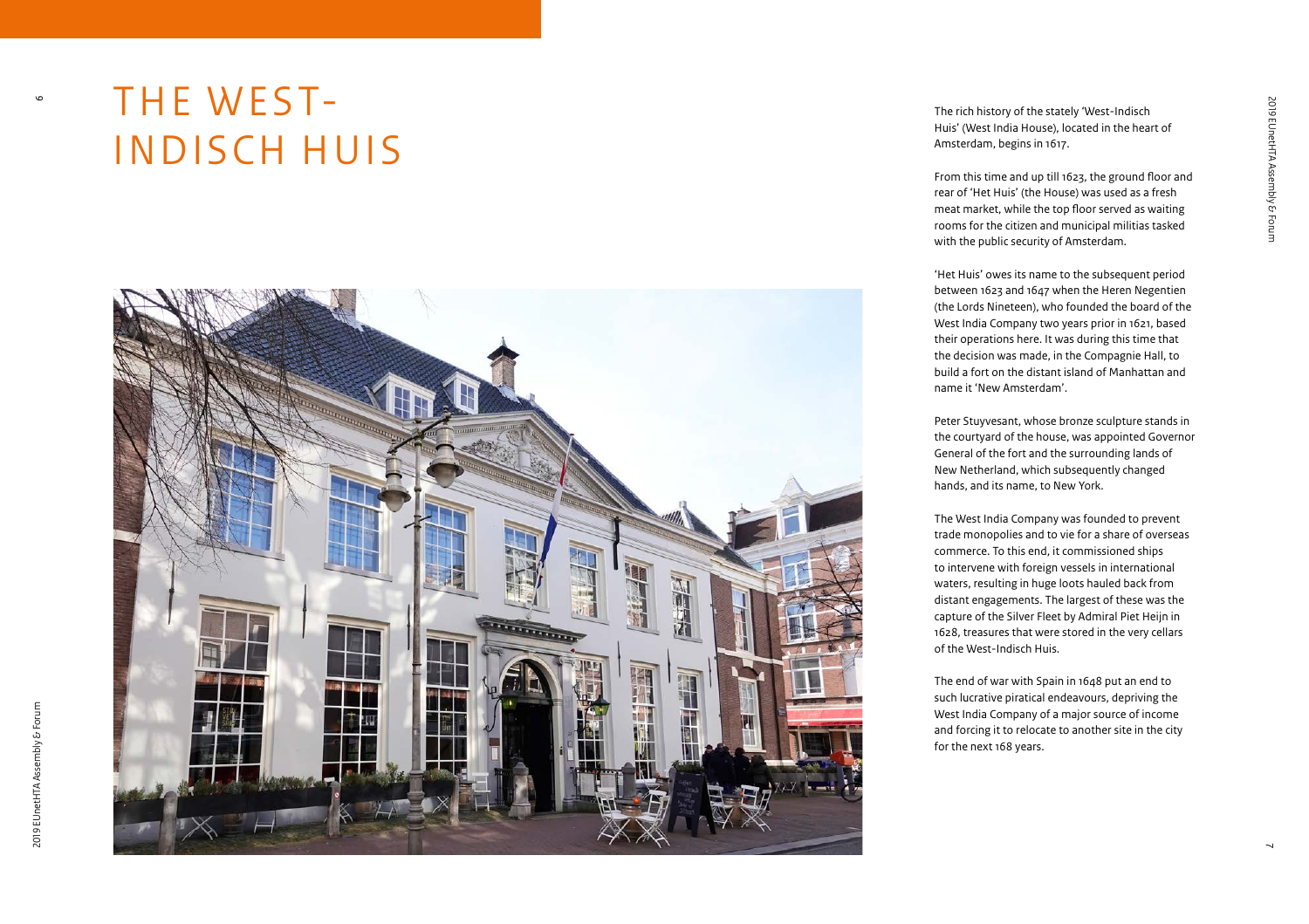From 1660, the West-Indisch Huis began a long spell as an official gentlemen's lodgings (the 'Nieuwezijds Heerenlogement'), finally falling into the caring hands of a Reformed Evangelical deaconess in 1825. Following significant renovation of the building façade, the structure was repurposed as a home for orphans and the elderly. The appearance as we now see it, with a triangular gable and engraved wooden swan, alludes to the symbolism of the Lutheran Church at this time.

The building sold in 1954 to a textile wholesaler, accommodating offices and showrooms within. However, disaster stcuk on 16th December, 1975, when a firecracker flew into a skylight in the textile storage area, ravaging the building with fire.

This prompted a foundation to be set up in the following year to purchase the structure and renovate it to its former grandeur. Works were finally completed in 1981, Peter Stuyvesant arrived in the courtyard, and the building became, among other things, an official municipal wedding hall popular among Amsterdammers.

We hope you will enjoy the location, architecture, and rich historical backdrop of the West-Indisch Huis during the 2019 EUnetHTA Assembly & Forum.

### **CONTENTS**

| FORUM AGENDA                                                | 8  |
|-------------------------------------------------------------|----|
| EUNETHTA SECRETARIAT                                        | 10 |
| <b>DISSEMINATION</b>                                        | 14 |
| EVALUATING OUR WORK                                         | 16 |
| JOINT PRODUCTION                                            | 19 |
| <b>EARLY DIALOGUES</b>                                      | 24 |
| POST-LAUNCH EVIDENCE<br><b>GENERATION AND REGISTRIES</b>    | 28 |
| QUALITY MANAGEMENT, SCIENTIFIC<br><b>GUIDANCE AND TOOLS</b> | 31 |
| NATIONAL IMPLEMENTATION & IMPACT                            | 34 |
| AN OVERVIEW OF TASK GROUPS IN EUNETHTA                      | 37 |
| USEFUL INFORMATION                                          | 39 |
| ON THE DAY                                                  | 41 |
| <b>FLOOR PLAN</b>                                           | 43 |

 $\infty$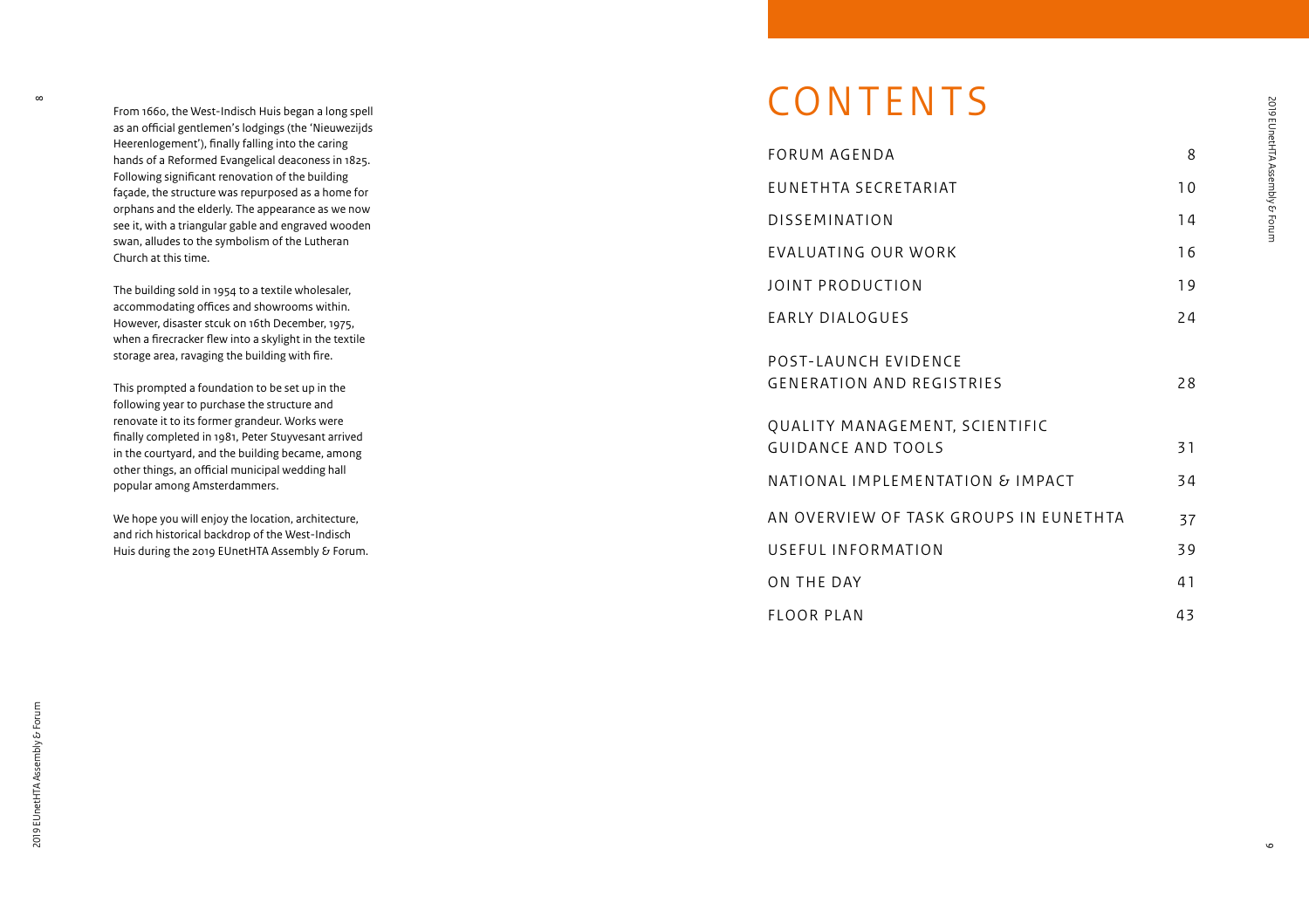

# FORUM AGENDA **1 1 APRIL**

| START FND |      | PROGRAMME ITEM                                   | <b>PRESENTERS</b>              |
|-----------|------|--------------------------------------------------|--------------------------------|
| 8.30      | 9.00 | Coffee and registration<br>Main Hall             |                                |
| 9.00      | 9.15 | Welcome and opening remarks<br>The Schutterszaal | Niklas Hedberg, EUnetHTA (TLV) |

#### **WHAT CONSTITUTES UNMET MEDICAL NEED?**

Views and perspectives from different stakeholders

| 9.15  | 10.30 | Part A                      | Moderator                       |
|-------|-------|-----------------------------|---------------------------------|
|       |       | The Schutterszaal           | Giovanni Tafuri, ZIN            |
|       |       |                             | <b>Panelists</b>                |
|       |       |                             |                                 |
|       |       |                             | - Chantal Bélorgey, HAS         |
|       |       |                             | - Jordi Llinares Garcia.        |
|       |       |                             | European Medicines Agency       |
|       |       |                             | - Ansgar Hebborn, EFPIA (Roche) |
|       |       |                             | - Valentina Strammiello,        |
|       |       |                             | European Patients' Forum        |
| 10.30 | 11.00 | Coffee break                |                                 |
|       |       | Foyer                       |                                 |
| 11.00 | 12.00 | Part B                      | Moderator                       |
|       |       | The Schutterszaal           | Giovanni Tafuri, ZIN            |
|       |       |                             | <b>Panelists</b>                |
|       |       |                             | - Flora Giorgio, DG SANTE,      |
|       |       |                             | European Commission             |
|       |       |                             | - Anna Lefevre Skjöldebrand,    |
|       |       |                             | Swedish Medtech                 |
|       |       |                             | - Christine Dawson, European    |
|       |       |                             | Social Insurance Platform       |
|       |       |                             | - Elena Petelos, European Forum |
|       |       |                             |                                 |
|       |       |                             | of Primary Care/European Public |
|       |       |                             | <b>Health Association</b>       |
| 12.00 | 13.00 | Lunch                       |                                 |
|       |       | <b>Stuyvesant Brasserie</b> |                                 |

| START END |                                                                                   | <b>PROGRAMME ITEM</b>                                                                                                                                                                                                        | <b>PRESENTERS</b>                                                                                                                                                                                         |
|-----------|-----------------------------------------------------------------------------------|------------------------------------------------------------------------------------------------------------------------------------------------------------------------------------------------------------------------------|-----------------------------------------------------------------------------------------------------------------------------------------------------------------------------------------------------------|
|           |                                                                                   | <b>BREAKOUT SESSIONS</b>                                                                                                                                                                                                     |                                                                                                                                                                                                           |
| 13.00     | 13.05                                                                             | Introduction<br><b>The Schutterszaal</b>                                                                                                                                                                                     | Giovanni Tafuri, ZIN                                                                                                                                                                                      |
| 13.05     | 14.30                                                                             | Uptake of EUnetHTA Joint<br>Assessments for Pharmaceuticals<br>at a national level<br>The Schutterszaal<br>Impact of EUnetHTA Joint<br>Assessments for Other<br>Technologies at a national level<br><b>The Admiraalszaal</b> | <b>Facilitators</b><br>- Edith Frénoy, European Federation<br>of Pharmaceutical Industries<br>- Anne Willemsen, ZIN<br><b>Facilitators</b><br>- Ingivil Saterdal, NIPHNO<br>- Pascale Brasseur, Medtronic |
| 14.30     | 15.00                                                                             | Coffee break<br>Foyer                                                                                                                                                                                                        |                                                                                                                                                                                                           |
|           |                                                                                   | Lessons learned and avenues<br>for the improvement of patient<br>involvement in EUnetHTA<br>processes<br>The Schutterszaal                                                                                                   | <b>Facilitators</b><br>- Stephanie Said, G-BA<br>- François Houÿez, EURORDIS                                                                                                                              |
| 15.00     | 16.30                                                                             | Challenges in the interaction<br>between EUnetHTA and payers<br>The Admiraalszaal                                                                                                                                            | <b>Facilitators</b><br>- Marcus Guardian, EUnetHTA (ZIN)<br>- Ad Schuurman, ZIN                                                                                                                           |
|           | <b>Bridging EUnetHTA and</b><br><b>Healthcare Providers</b><br>The Compagnieszaal | <b>Facilitators</b><br>- Giovanni Tafuri, ZIN<br>- Daniel Widmer, European Union<br>of Family Doctors<br>- Denis Lacombe, EORTC                                                                                              |                                                                                                                                                                                                           |
| 16.30     | 17.20                                                                             | <b>Plenary</b><br>Debriefing from breakout sessions<br>and action points for discussion<br>paper<br>The Schutterszaal                                                                                                        | Various                                                                                                                                                                                                   |
| 17.20     | 17.30                                                                             | Closing remarks<br>The Schutterszaal                                                                                                                                                                                         | - Niklas Hedberg, EUnetHTA (TLV)<br>- Marcus Guardian, EUnetHTA (ZIN)                                                                                                                                     |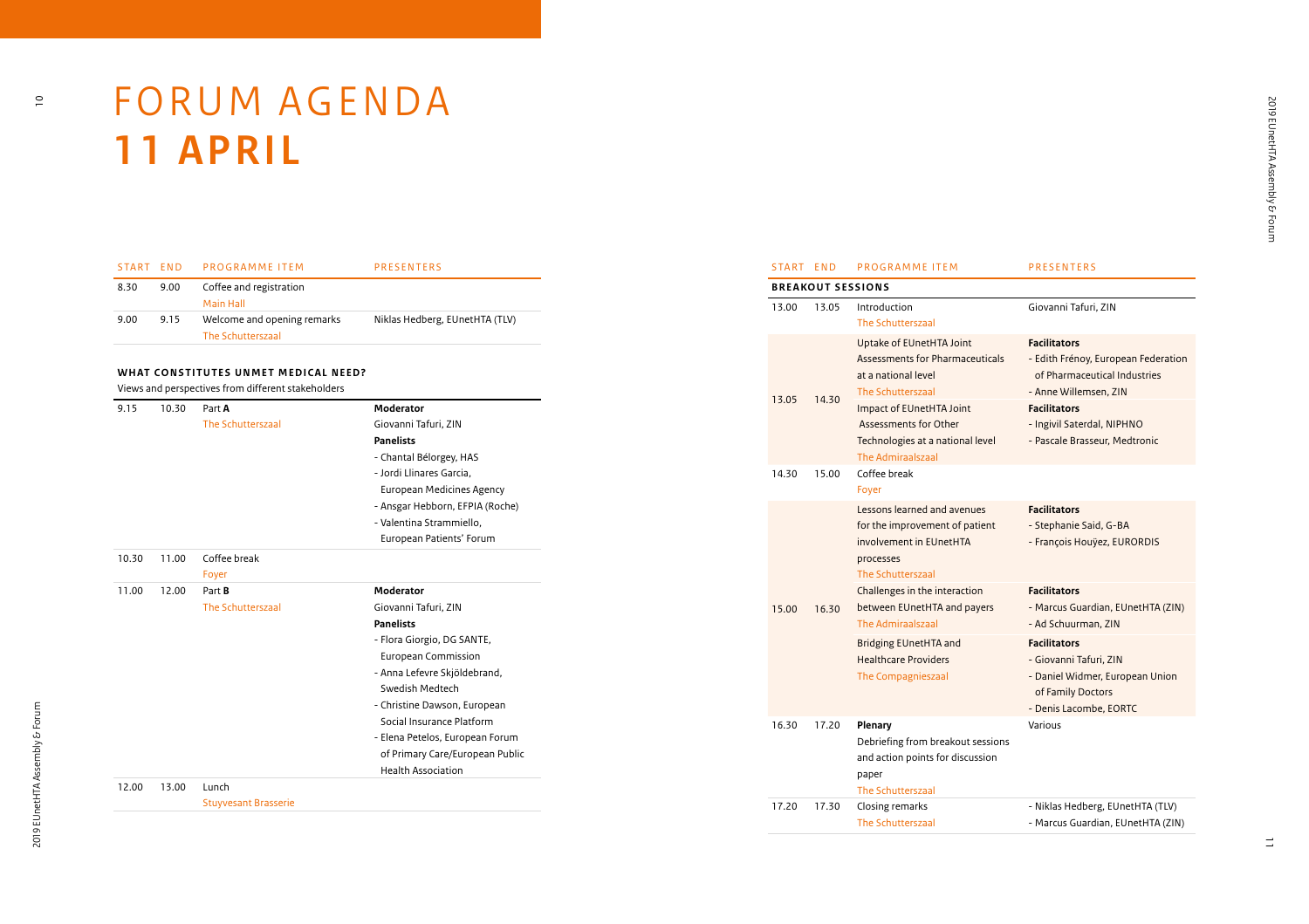### **EUNETHTA** SECRETARIAT

#### **Lead Partner:** Zorginstituut Nederland (ZIN)

#### **Objectives**

 $\overline{a}$ 

• Provide scientific and technical coordination support for European collaboration activities on HTA to the integration of HTA activities in the whole-life cycle of technologies. • Provide coordination support to the network and the JA3 activities that increase the use, quality, and efficiency of joint HTA work at European level to support evidence-based, sustainable, and equitable choices in healthcare and health technologies, and to ensure re-use in regional and national HTA reports and activities, in order, notably, to avoid duplication of assessments.

• Ensure dialogue with EUnetHTA stakeholders through coordinated communication and interaction.

The coordination of several key governance groups and events forms a major part of the Secretariat's activities:

#### **THE EXECUTIVE BOARD**

The Executive Board elects its own Chair and 2 supporting Vice Chairs from its voting members. It is comprised of organisations representing the Work Package Lead and Co-Lead Partners (13 Consortium Partners), elected member organisations of the EUnetHTA Assembly (5 Consortium Partners) and non-voting observers (DG SANTE, CHAFEA, Chair and Vice-Chair of the Assembly). The Secretariat manages F2F and virtual ExB meetings throughout the calendar year.

#### **HEADS OF AGENCIES MEETING**

This event pulls together all HTA agency heads from Member States represented in the Executive Board (voting & non-voting members) to discuss high-level strategy on both Pharmaceuticals (1st day) and Other Technologies (2nd day), and also supports the ExB in providing strategic guidance.

#### **TA S K G R O U P S**

Active governance elements of the Executive Board, composed of Consortium Partners only, with a strong focus on specific transversal issues.

#### **PROJECT MANAGEMENT GROUP**

Supports the coordination of project management tasks both at Work Package and Cross Work Package level.

#### **E U N E T H A A S S E M B LY**

Representing body of the Consortium, comprised of one representative from each Consortium Partner. The Assembly elects its Chair from members of the Assembly.

#### **EUNETHA FORUM**

Assembly and collaborating stakeholders, providing a platform for networking, scientific discussions, and exchange of experience.

#### **YEAR 3 ACHIEVEMENTS**

- At the invitation of the Austrian and Romanian Presidency of the Council of the European Union, the Secretariat coordinated technical expertise on European HTA collaboration during the meetings of the Council's Working Party on Pharmaceuticals and Medical Devices.

- Based on the EMA/EUnetHTA Work Plan 2017-2020, collaboration activities have been carried out with the objective of ensuring mutual understanding and dialogue on evidence needs. The collaboration covers several activities, ranging from Early Dialogues and post-licensing data generation plans, to information exchange, discussion on methodologies, and mutual sharing of experiences on patient and clinician engagement. These activities are also topics for discussion and update during the bi-annual EUnetHTA – EMA meetings, two of which were organised in Year 3, in July and December 2018 respectively, both concluding the importance of active and continued collaboration between HTA and regulatory bodies.
- The Secretariat also organises annual technical meetings with EFPIA with the objective of exchanging views and promoting dialogue on topics of common interest. In December 2018, a new technical meeting was organised which covered topics such as mutual learnings from the experience of REAs and their implementation at the national level, updates on methodological guidelines, Early Dialogues, and post-launch evidence generation plans.
- The Secretariat also leads four Cross Work Package task groups:

#### 1. CONFLICT OF INTEREST AND CONFIDENTIALITY UNDERTAKING IN EUNETHTA TASK GROUP (COI TG)

- The objective of COI TG is to ensure consistent understanding and application of the EUnetHTA Declaration of Interest and Confidentiality Undertaking (DOICU) procedure, identifying also any limitations of the current procedure and recommendations for improvements.
- In Year 3, the task group produced a EUnetHTA procedure guidance for handling declarations of interest and confidentiality issues. This document was developed for transparent description of EUnetHTA JA3 processes in handling potential conflict of interest, through a procedure that applies equally for individuals representing HTA bodies.

To view the latest DOICU Form, visit [www.eunethta.eu/doicu](http://www.eunethta.eu/doicu).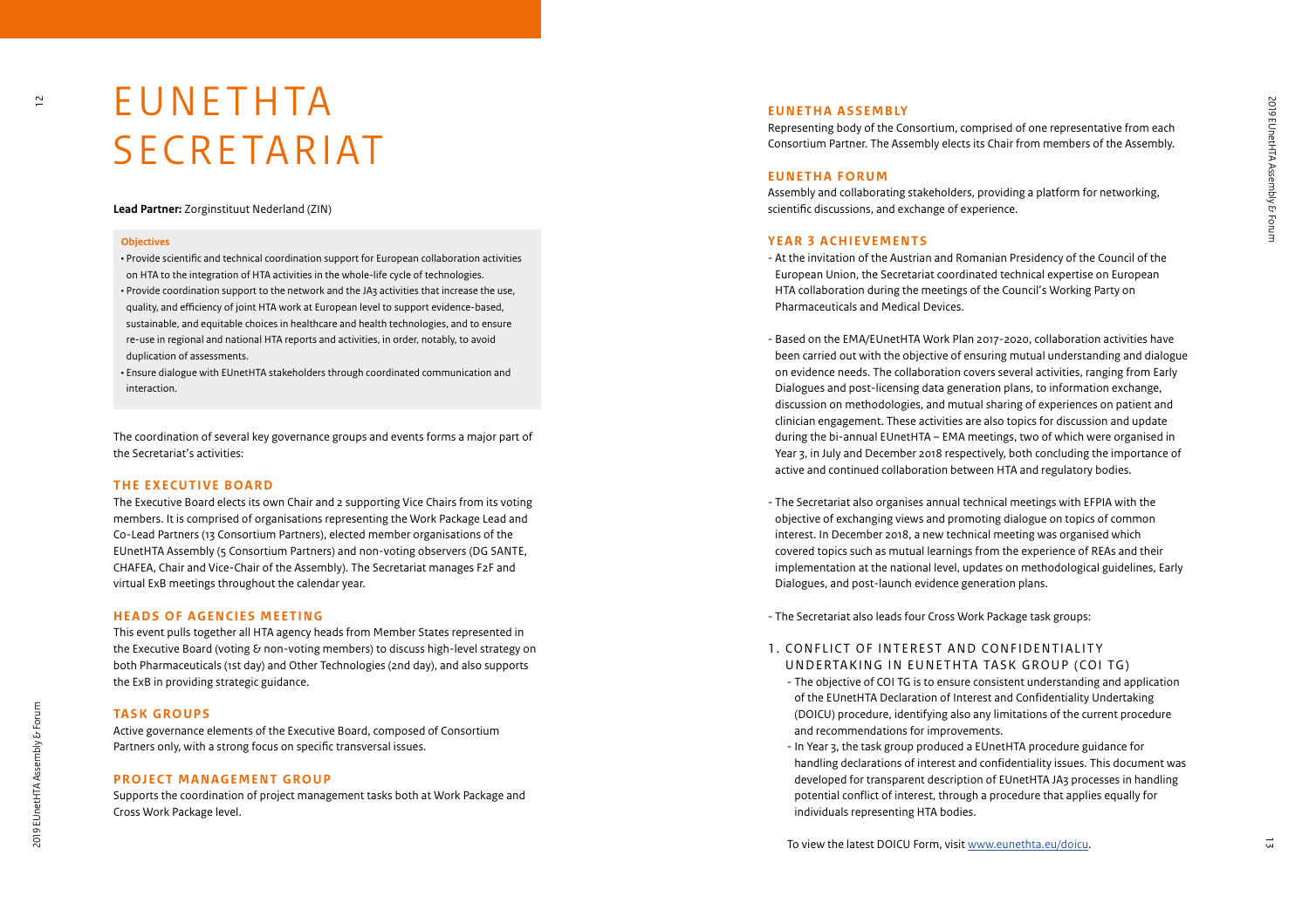2. PATIENT AND CONSUMER/HEALTHCARE PROVIDER

- INVOLVEMENT IN EUNETHTA TASK GROUP (P&C/HCP TG) - The objective of P&C/HCP TG is to explore opportunities for stakeholder engagement in EUnetHTA-specific tasks, particularly in WP4 and 5 activities. - In Year 3, a paper on 'Patient Input in Relative Effectiveness Assessments' was
- produced by the task group with the aim to report the development of a plan for patient involvement in the EUnetHTA REA process. Key features of the paper are the description of possible methods and time frames for patient input.

#### 3. FUTURE MODEL OF COOPERATION ON HTA TASK GROUP (FMC-HTA TG)

- The objective of the task group is to develop a complete blueprint for future European collaboration on HTA post-EUnetHTA JA3. The focus of this blueprint will be primarily at the technical level, emphasising elements of HTA products and coordination of European level efforts.
- In Year 3, the task group was established and a thorough analysis of the elements that should be part of the future model of HTA cooperation was launched.
- 4. EUNETHTA COMMON PHRASES TASK GROUP (ECP TG)
	- The objectives of the group are:
	- To avoid the use of sentences/words in an assessment report which may unintentionally imply or predetermine reimbursement decisions in some jurisdictions.
	- To recommend on the use or non-use of GRADE or other internationally adopted rating systems in Joint Assessments.
	- To provide a scenario-based set of standardised formulations regarding the textual presentation of results and conclusions in PT & OT Joint Assessments for increased consistency.
	- The task group was recently set up and is currently in the kick-off phase.

Regarding stakeholder engagement, the Secretariat developed a schedule of regular meetings with all stakeholder categories to ensure continuous interaction between all parties and to look into possible ways of engaging stakeholders in EUnetHTA activities. The schedule is currently in implementation.

- The first amendment to the Grant Agreement was developed to update the document with a large number of changes that took place at the Consortium Partner level (termination of participation for two beneficiaries, addition of a new affiliated entity, etc.) to Work Package level (budget transfers, changes regarding deliverables and milestones, update of the text of the Grant Agreement, etc.). The amendment is currently under review with CHAFEA.

- The Secretariat updates the EUnetHTA Work Plan on an annual basis, covering work plans of the 7 Work Packages in implementing the Grant Agreement. In Year 3, the corresponding EUnetHTA Work Plan was updated, outlining the activities carried out in Year 1 and 2, the planned timeframe for Year 3, and the general planned activities for Year 4.
- An IT infrastructure (Sharepoint/Intranet) was created in Year 1 to provide a platform for collaboration and support to Consortium Partners. In Year 3, a series of improvements were made to improve the sites. For example, the Address Book was created to function as a single contact point for partners.

#### **YEAR 4 HIGHLIGHTS**

The preparation of the 2nd EUnetHTA JA3 Interim Report, comprising Technical and Financial Reports, represents an important activity and is planned for the period April – July 2019.

The Technical Report presents the progress and the achievements of JA3, while the Financial Report provides information regarding partner costs, both for the period between December 2017-May 2019. The Work Package Lead and Co-Lead Partners will provide input to the Technical Report, while all Consortium Partners will submit financial data for the Financial Report. The Interim Report represents the basis for the reimbursement of partner costs.

In January 2019, the Executive Board tasked the Secretariat with exploring a possible prolongation to EUnetHTA Joint Action 3. This request was reiterated by the heads of agencies in their annual meeting. The Secretariat is currently taking steps to explore the financial and technical implications of a prolongation to the Joint Action. It is important to note that any prolongation will not result in additional funding. Under the terms of the Grant Agreement, a prolongation would allow existing funds to be spread over a longer period.

*If you have questions or you would like to hear more about Secretariat activities, please contact us at [EUnetHTA@zinl.nl](mailto:EUnetHTA%40zinl.nl?subject=) .*

 $\overline{4}$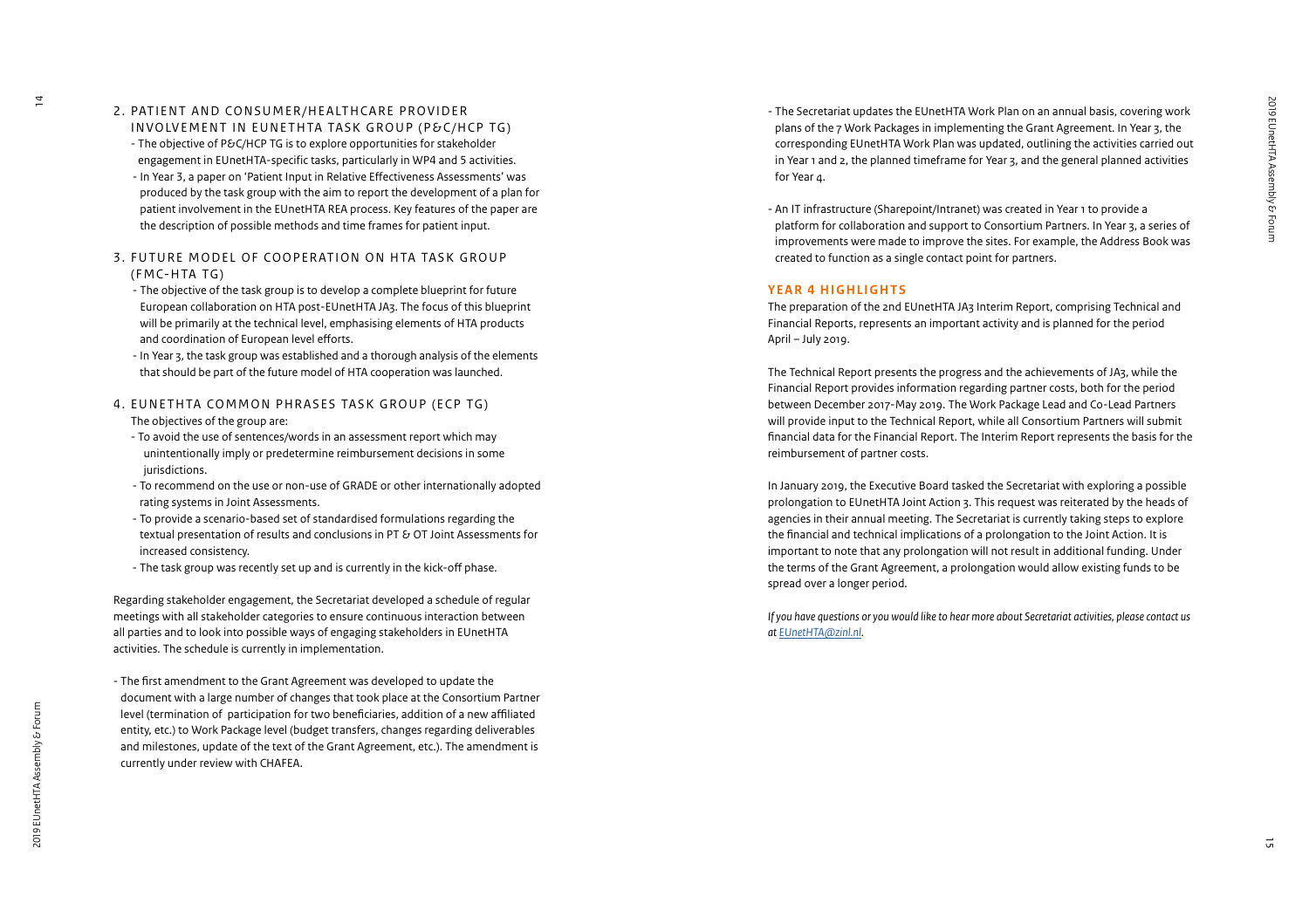### DISSEMINATION

| <b>WP2 PARTNERS*</b> | <b>Objectives</b>                                                         |  |  |
|----------------------|---------------------------------------------------------------------------|--|--|
| AETS-ISCIII          | . Supports EUnetHTA in the dissemination of Joint Action 3 information.   |  |  |
| SU                   | • Collaborates in identifying and improving engagement of                 |  |  |
| <b>NICE</b>          | stakeholders.                                                             |  |  |
| <b>AQUAS</b>         | . Overviews and coordinates the training strategy for Joint Action 3.     |  |  |
| UCSC GEMELLI         | • Participates in the development of the post-2020 European HTA<br>Model. |  |  |
| LBI                  |                                                                           |  |  |
| <b>HAS</b>           | . Explores and improves strategies for promoting EUnetHTA activities.     |  |  |
| <b>SNHTA</b>         |                                                                           |  |  |

#### **ACTIVITIES & PRODUCTS**

Dissemination (WP2) activities and products are based in three main topics: Communication, Training, and Stakeholder Engagement.

#### **COMMUNICATION**

#### PRODUCTS AND PUBLICATIONS SUPPORTING THE SECRETARIAT

- EUnetHTA Communication Strategy.
- EUnetHTA Graphical Guide.
- EUnetHA Welcome Package.
- EUnetHTA Magazine (external audiences).
- Newsletter (internal audiences).
- ARCI Instructions on Authoring Rules and Copyright Issues (collaboration between WP2, WP4, and WP6).

#### THE DISSEMINATION REGISTRY

- Record of publications, events attendance and other dissemination activities. The data of the Dissemination Registry is used to analyse and evaluate the dissemination activities in EUnetHTA, identifying gaps and making recommendations to improve the dissemination process. The analysis of the two first years of the JA showed that 69 records were related to events (e.g. congresses, workshops, communications). In addition, 16 records were published scientific articles.

 $\frac{6}{1}$ 

\* Dissemination partners: AETS-ISCIII: Agencia de Evaluación de Tecnologías Sanitarias-Instituto de Salud Carlos III, Lead partner, Spain; SU:Semmelweis University, Hungary; NICE: National Institute for Health & Care Excellence, UK; AQuAS: Agencia de Qualitat i Avaluaciò Sanitaries, Spain; UCSC Gemelli: Universita' Cattolica Del Sacro Cuore, Italy; LBI-HTA: Ludwig Boltzmann Institute, Austria; HAS: Haute Autorité de Santé, France; SNHTA: Swiss Network of HTA, Switzerland

#### INTERNATIONAL CONTRIBUTIONS

- EUnetHTA contribution to international definition of HTA and Glossary composition.

#### **TRAINING**

#### PRODUCTS

- JA3 Training Strategy summarising needs, methods, and procedures for training actions.

#### CHANNELS

- Virtual Classroom (intranet): Webinars and electronic materials on guidelines, methodological tools, and standard operating procedures developed by WP6 and maintained by WP2. Accessible for partners.

#### **STAKEHOLDER ENGAGEMENT**

#### ACTIVITIES

- 'Stakeholder Analysis' in July 2018. Analysis of the definition, collaboration modes, and involvement policies related to EUnetHTA Collaborating Stakeholder activity (Deliverable 2.1.).
- The Stakeholder Registry: Compiles the historical and current data on modes of stakeholder involvement in EUnetHTA since 2006. The data sources are EUnetHTA publications, archives and WP documents, from the EUnetHTA Project (2006), Joint Action (JA) 1, 2 and current JA 3. This data helps to evaluate modes of engagement, roles of stakeholders, and trends in collaboration.
- Task groups: Patients, Consumers, and Healthcare Provider Involvement Task Group (WP1, WP4, WP5 and WP6). This group explores how to improve the engagement of patients, consumers, and healthcare providers in assessments and Early Dialogues.

#### **WHAT NEXT?**

- Reviewing dissemination rules, tools, and activities in the search for improvement.
- Updating dissemination registry results to make recommendations on dissemination activities, helping build a permanent model of HTA cooperation after 2020.
- Updating the training strategy, reviewing methods in-depth, identifying strategy needs reflecting sustainability, and consideration of training requirements post-2020 to support the development and implementation of a permanent model of HTA cooperation.
- Updating historical analysis of stakeholder engagement in EUnetHTA to discern trends and compile all results in a single document.
- Ongoing collaboration within task groups:
- WP2 will continue supporting the Patients  $\delta$  Consumers/Healthcare Provider Task Group as they look for ways of improvement in stakeholder engagement.
- WP2 also participates in the Future Model of Cooperation on HTA Task Group, the aim of which is to present strategic plans and lines of action to help the development of the post-2020 European HTA Model.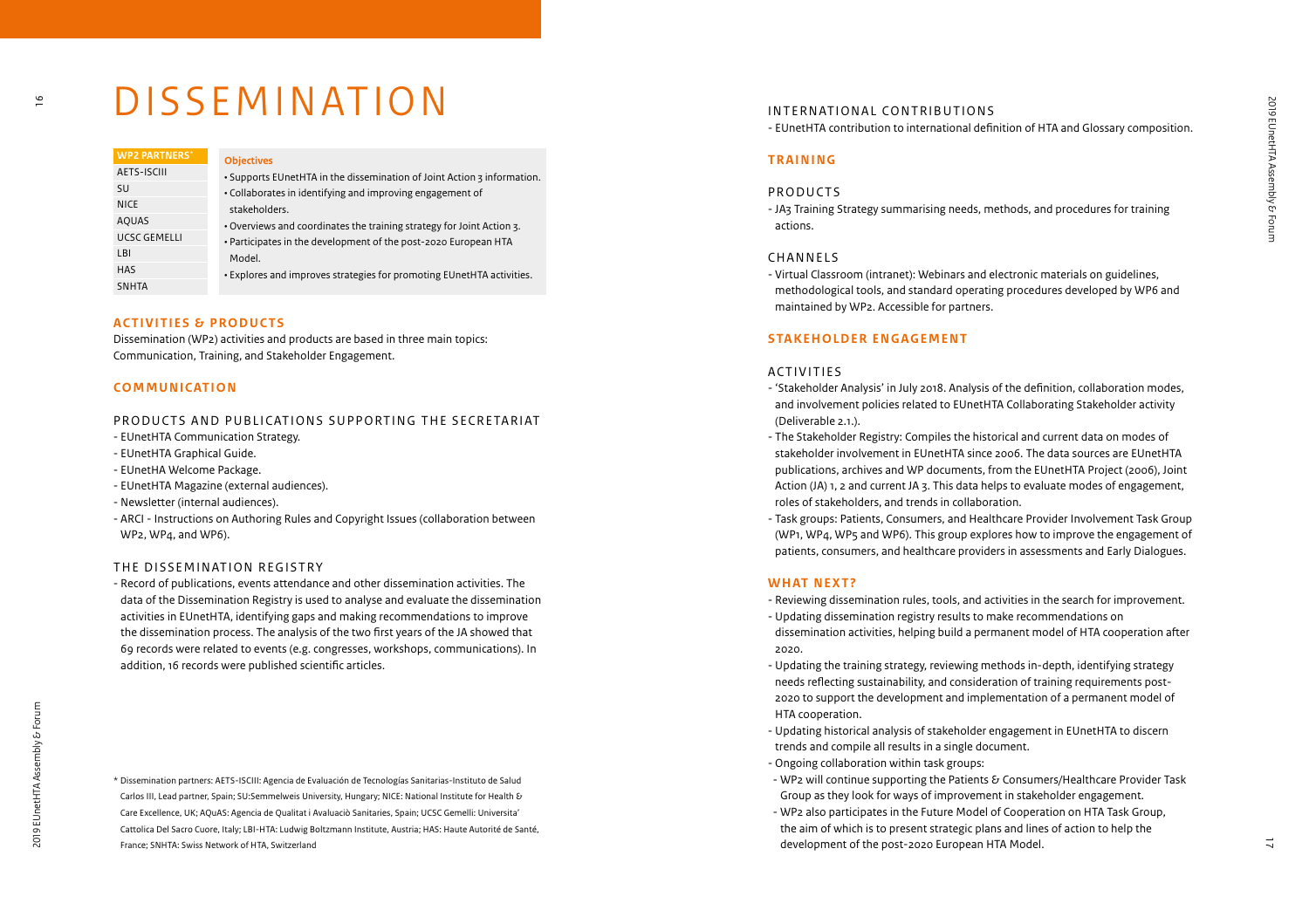### E VA L U AT I N G OUR WORK

**Lead Partner:** Dental and Pharmaceutical Benefits Agency (TLV, Sweden). **Partners:** Hauptverband der Österreichischen Sozialversicherungsträger (HVB, Austria), Higienos Institutas (HI, Lithuania), National and Kapodistrian University of Athens (NKUA, Greece), Swiss Network Health Technology Assessment (SNHTA, Switzerland), Zorginstituut Nederland (ZIN, Netherlands).

#### **Objectives**

The objective of the evaluation work in WP3 is to verify if the Joint Action is being implemented as planned, if the project is reaching its objectives, and to identify, to what extent, the individual WPs enable the achievement of JA3 goals. WP3 will also evaluate the uptake and added value of EUnetHTA products at a national, regional, and local level. WP3 is also due to review measures taken to build a sustainable network and co-operation for the period post-2020. However, it is important to note that this task will progress as per the development of the 2020 EC proposal on HTA .

#### **DELIVERABLES – WHAT WE PRODUCE**

WP3 has 11 deliverables, all of which are evaluation reports. These are broken down into seven bi-annual reports, three yearly interim reports, and one final report.

#### **CORE ACTIVITIES - YEAR 3 SUMMARY**

During the third project year, WP3 finalised Bi-annual Reports IV and V and the Second Yearly Interim Evaluation Report. The general outline of the bi-annual reports means they contain a description of the scope of the individual report, the methods and financial resources used, the deliverables fulfilled, and a section with conclusions. This is where the evaluation team presents their positive findings and recommendations for Executive Board consideration. Each bi-annual report also has one or two sections, of the above or separate, where the evaluation team has completed a distinctive piece of work, for example, an interview round or a survey.

#### BI-ANNUAL EVALUATION REPORT IV, JUNE 2018

In the fourth bi-annual report, the evaluation team presented an analysis of the responses from new partners, meaning a selection of the ones for which the JA3 is the first experience of EU collaboration of HTA bodies. The analysis showed that the new partners were in many ways satisfied with their experience so far and that being a new partner in JA3 did not seem to have been an obstacle when it came to getting involved, contributing, or finding the cooperation useful. In order to deliver on the main evaluation objective concerning uptake, this report also had a summary and a reflection from the first implementation report by WP7.

#### **SUMMARY OF FINDINGS**

- EUnetHTA has made a number of changes in its governance structure and increased the involvement of the heads of agencies (from Executive Board partners). Through this, EUnetHTA has improved internal work and increased the degree of proactivity, especially with respect to industry contact.
- The Early Dialogues for pharmaceuticals are a continuing success and the inflow of letters of intent is high. However, for Joint Assessments the situation was still challenging (status in June 2018).
- The first implementation report showed a positive trend for implementation compared to EUnetHTA JA2. There is a need for further analysis and discussion about the hurdles for implementation identified in the report.

#### SECOND YEARLY INTERIM REPORT, OCTOBER 2018

The Second Yearly Interim Report contained a further analysis of the partner survey conducted in 2017 and first analysed in the Third Bi-annual Evaluation Report. The deeper analysis could not detect any clear differences in how the JA was perceived between answers from new and more experienced partners. This report also contained the first financial evaluation report for JA3. The resources used were divided by Work Package, by deliverable, and separated for management and production. However, since data was only available for the time until November 2017, no firm conclusions should be made from this. Further analysis is needed.

#### BI-ANNUAL EVALUATION REPORT V DELAYED UNTIL MARCH 2019

The Fifth Bi-annual Evaluation Report was delayed from December 2018 to March 2019. The report contains a section analysing the answers from a stakeholder survey that was conducted among industry stakeholders between January and February 2019.

#### **STAKEHOLDER ENGAGEMENT**

Evaluation has continuously reached out to stakeholders. In the second year there was a round of interviews with a selection of key stakeholders, while during year 3 Evaluation has specifically reached out with a survey to industry, both pharma and non-pharma, to investigate their view of EUnetHTA's relationship with the industry and to channel possible suggestions for improvement.

#### **WHERE NEXT?**

#### BI-ANNUAL EVALUATION REPORT VI

The Sixth Bi-annual Evaluation Report is planned to be published in June 2019, with the ambition to conduct interviews with a selection of partners for a section in the report concerning the sustainable (future) model of a continued EU collaboration between HTA bodies.

 $\frac{8}{1}$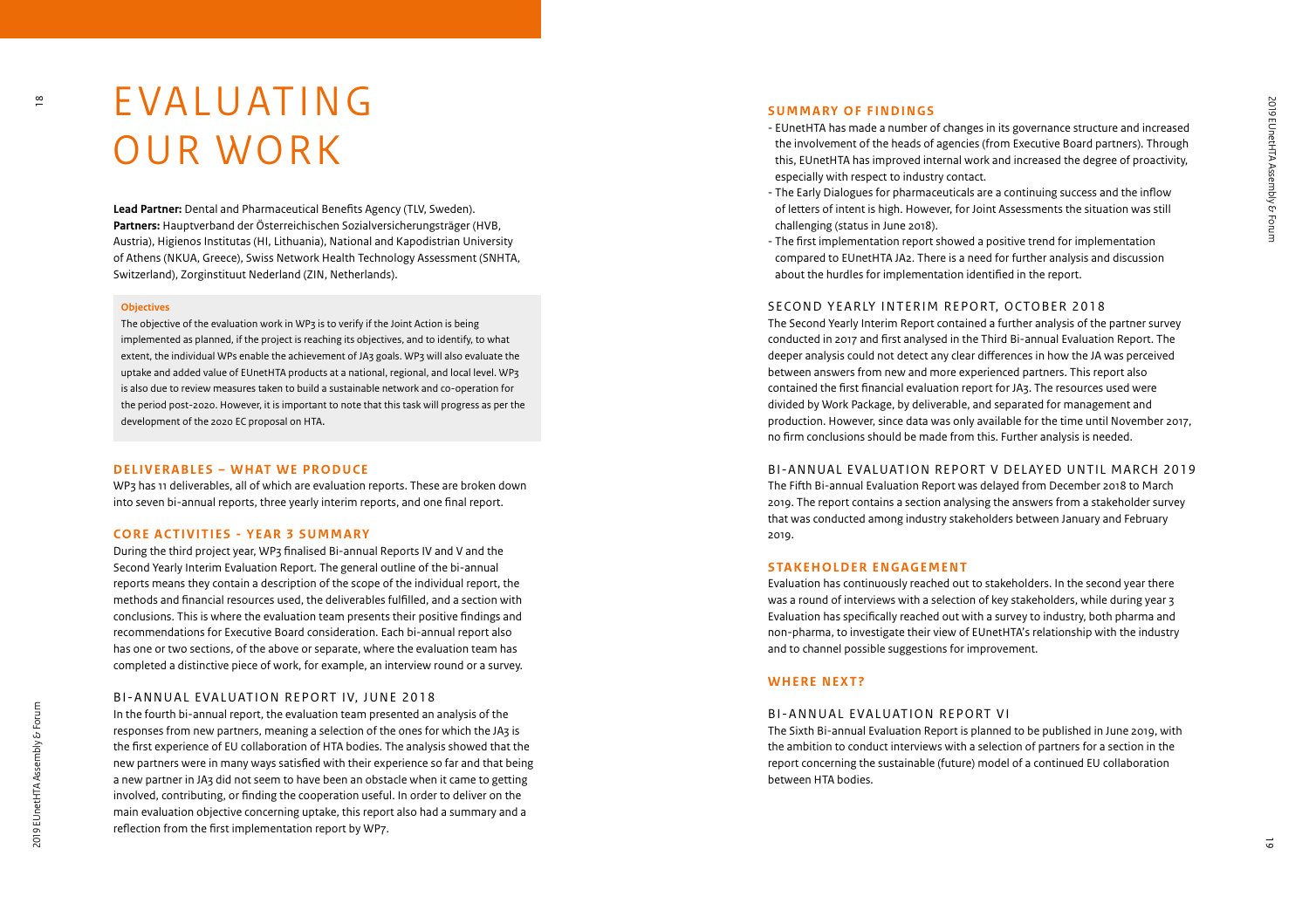BI-ANNUAL EVALUATION REPORT VII The Seventh Bi-annual Evaluation Report is planned for publication in December 2019, with a section of the report about end users.

#### INTERIM YEARLY REPORT 3

The Third Yearly Interim Report is scheduled for publication in August 2019, the plan being to have a better basis for analysis of the resources used. This can be useful both for the remaining JA3 and for any form of future work on joint HTA.

### JOINT PRODUCTION

**WP4 Lead Partner:**Norwegian Institute of Public Health. **WP4 Co-Lead Partners:** Zorginstituut Nederland (Pharmaceuticals), Norwegian Medicines Agency (Pharmaceuticals), Ludwig Boltzmann Institute for Health Technology Assessment (Other Technologies).

Joint Production consists of around 60 partner organisations, all non-profit, that produce or contribute to HTA.

#### **Objectives**

• Production of Joint and Collaborative Assessments.

• Refine the production processes of jointly produced assessments based on lessons learned and experiences from Joint Action 2 and 3.

• Develop a system of horizon scanning, topic identification, selection and prioritisation. • Facilitate the implementation of jointly produced assessments.

• Provide input to a sustainable model of European collaboration on Joint Assessments after 2020.

#### **UPDATE ON ACTIVITIES**

#### PRODUCTION OF ASSESSMENTS



Access all ongoing and published EUnetHTA assessments on the EUnetHTA website.

EUnetHTA values engagement with patient organisations and clinical experts during the production of assessments highly. This helps to ensure EUnetHTA assessments are fit for purpose and reflect clinical practice.

It is a priority for EUnetHTA to define suitable engagement methods for patients, patient representatives, and healthcare professionals. Therefore, a dedicated EUnetHTA Task Group was established for this. Patients and patient representatives have been involved in various ways until now, as indicated in the following data. Recommendations for patient involvement in EUnetHTA assessments have been finalised. Recommendations for the involvement of healthcare professionals are under development.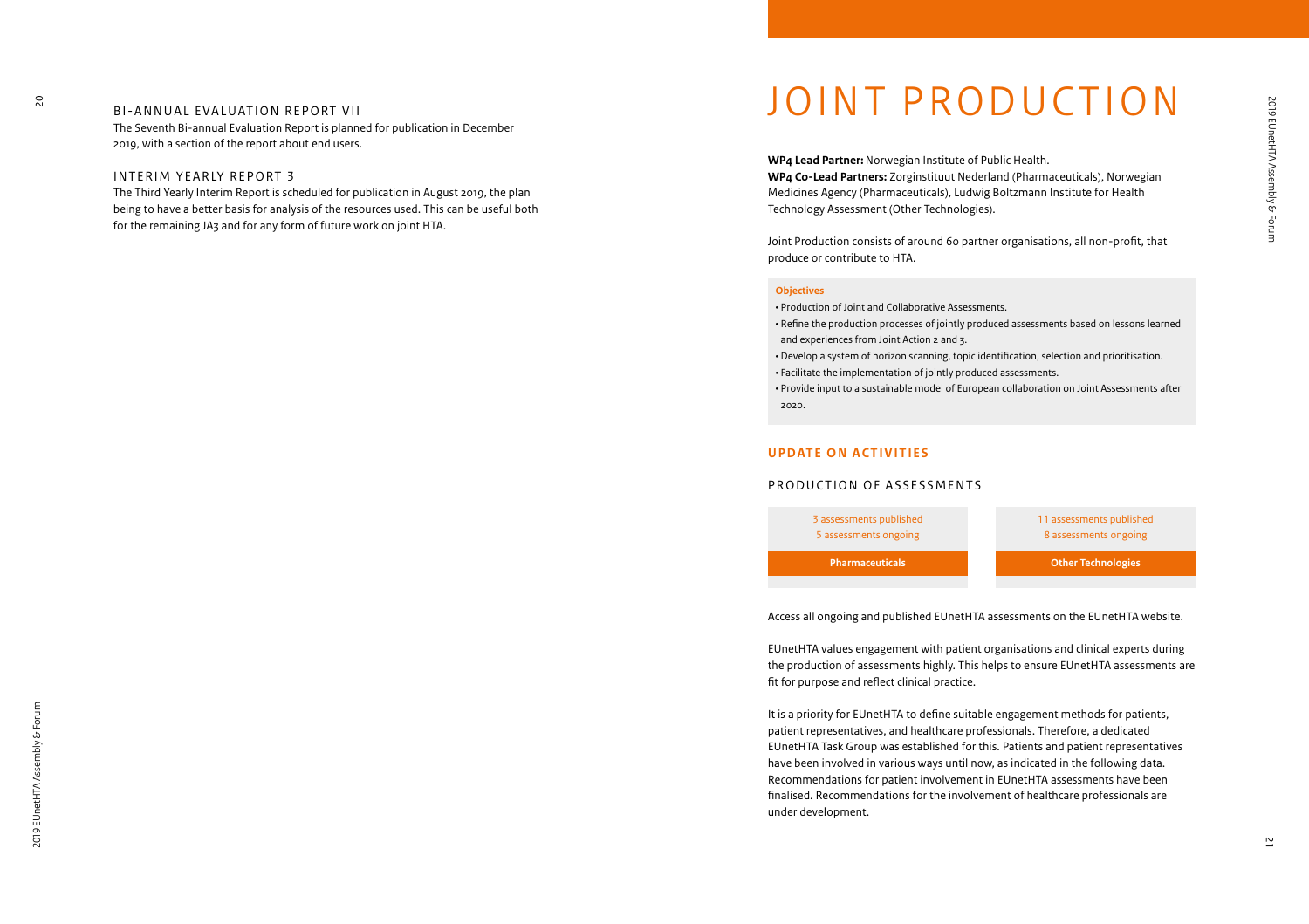#### **RECOMMENDATIONS FOR PATIENT INVOLVEMENT IN E U N E T H TA A S S E S S M E N T S**

Recommendations on how to involve patients and patient representatives in EUnetHTA assessments have been finalised. The primary audience for the recommendations are those who design and carry out EUnetHTA assessments, but it should also be informative for multiple stakeholders. During the development of these recommendations, relevant stakeholders were consulted and kept informed. EUnetHTA deems patient involvement very important in the production of assessment reports, and recognises that patients and those who support them have unique knowledge about what it is like to live with a specific disease or medical condition. Patient input is, therefore, considered essential to inform the scope (research question) of the assessment.

The goals for patient contribution in assessments are to gain better insight into the disease/condition, current available treatments, and the outcomes that are important from the patient perspective. Patients can also describe expectations with respect to new treatments (e.g. fewer side effects), identify subgroups and possible effect modifiers, while describing quality of life issues. For patients, involvement in the assessments may also provide insight into the HTA method. In total, patient involvement can improve the relevance of assessments.

While efforts have been made by EUnetHTA to include patients or patient representatives in the majority of assessments, to date they have been involved in 13 out of 27 assessments.

#### PILOTED METHODS FOR EXPERT ENGAGEMENT

|  | <b>Patients/patient representatives</b> |
|--|-----------------------------------------|
|--|-----------------------------------------|

- **Pharmaceuticals**
- 2/8: interview • 5/8: patient input template
- 1/8: unsuccessful

### **Other Technologies**

- 3/18: interview • 2/18: focus group • 4/18: patient input template
- 3/18: other
- 4/18: unsuccessful

#### **Healthcare professionals**

#### **Pharmaceuticals**

- 2/8: reviewing report
- 2/8: Q&A approach
- 3/8: ongoing identification
- 1/8: unsuccessful

#### **Other Technologies**

- 5/18 participation in scoping (e)meeting • 18/18 reviewing project plan/PICO
- 18/18 reviewing report
- Q&A approach

#### **RECOMMENDATIONS FOR HEALTHCARE PROVIDER INVOLVEMENT IN EUNETHTA ASSESSMENTS**

EUnetHTA is now developing recommendations on how to engage with healthcare professionals in EUnetHTA assessments. Input of healthcare professionals is deemed essential when developing the scope of the assessment, to ensure that key factors relevant for clinical practice are considered during the assessment process. In addition, healthcare professionals play an important role during the production of the EUnetHTA assessment by helping the EUnetHTA team understand the clinical practice and answer questions they may have, for example on clinical pathways and procedures.

EUnetHTA is also testing different methods of engagement for healthcare professionals. Currently, this engagement can be either by reviewing the scope of the assessment (research question), answering specific clinical questions to define the scope, reviewing the draft assessment report and/or answering specific clinical questions during the production of the assessment.

#### **CONTINUOUS UPDATES ON THE PRODUCTION PROCESS OF A S S E S S M E N T S**

The production process of assessments is being continuously improved based on feedback from the assessment teams on previous EUnetHTA assessments, together with input from WP4 partners. WP4 also collects feedback from manufacturers who have been involved in the process. This valuable information is also used to further improve processes and templates.

#### ONGOING ACTIVITIES IN THE TWO BRANCHES

#### **Pharmaceuticals**

• Procedural revisions to ensure timely publication after Market Authorisation • Revisions of templates to ensure better readability and usability in national appraisal process

#### **Other Technologies**

- Decentralised project management of Collaborative Assessments
- Training and support to Activity Centre Department Leads
- Revision of procedures in the production process
- Revision of documents and templates

Joint Production works closely with Quality Management (WP6) to produce Standard Operating Procedures (SOPs) which will be integrated in the Companion Guide. The tools, templates, and guidelines that support production of assessments will also be available there (see the Quality Management section for more information about the Companion Guide and SOPs).

 $\overline{c}$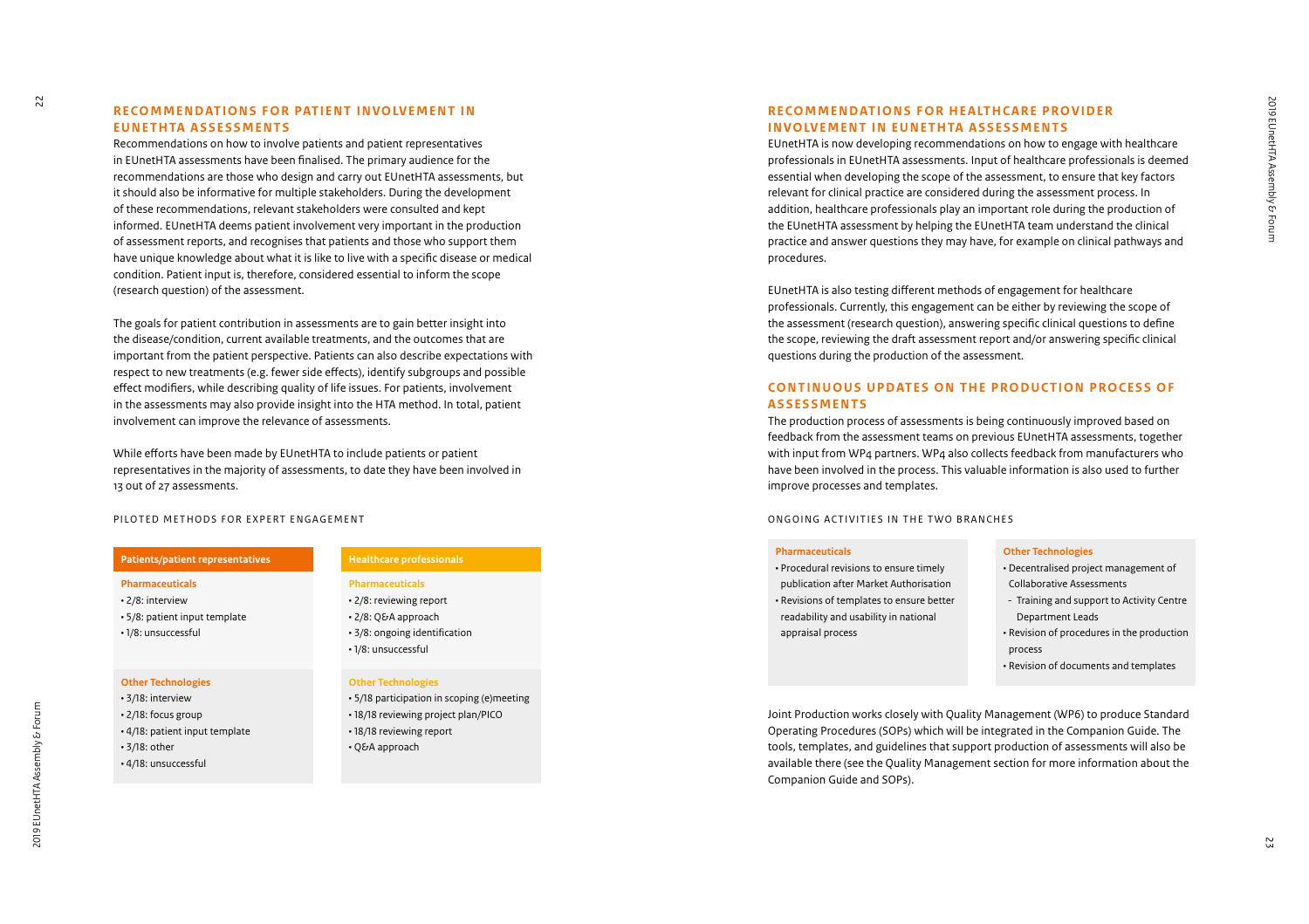#### **TOPIC IDENTIFICATION, SELECTION, AND PRIORITISATION**

The Joint Production Lead Partner and a working group consisting of members from several WP4 partners have developed draft recommendations for horizon scanning and topic prioritisation in the European context. These recommendations were made on a stakeholder consultation including patient organisations, payers/decision makers, healthcare providers, regulators, and industry. A pilot is currently ongoing for a workflow for Topic Identification, Selection and Prioritisation (TISP). As part of the pilot, stakeholders were invited to suggest topics for EUnetHTA assessments. The results of the pilot will inform the final recommendations for horizon scanning and TISP for European cooperation on HTA beyond 2020, and are planned to be made publicly available by November 2019.

In the Pharmaceutical branch in 2018, there was a need to strengthen the production of Pharmaceutical Joint Assessments. Therefore, the EUnetHTA Prioritisation List (EPL) was published in October 2018. The EPL may be accessed on the EUnetHTA website. The EPL consists of individual compounds that are of significant interest to national HTA agencies. The EPL stands complementary to the already well-established mechanism for voluntary submission of new compounds. The EPL has been incorporated into the ongoing TISP pilot.

#### **DECENTRALISED PROJECT MANAGEMENT OF COLLABORATIVE ASSESSMENTS: ACTIVITY CENTRE DEPARTMENT LEADS IN OTHER TECHNOLOGIES**

The Activity Centre Department Leads undertake project management for some of the Collaborative Assessments. The purpose of this model is to generate a designated pool of agencies with established roles and growing experience in sustainable collaboration, which should facilitate the continuation of joint work after 2020.



#### **ROADMAP FOR COORDINATED ACTIVITIES ON HTA AND MEDICAL DEVICE AUTHORITIES**

A second workshop of the EUnetHTA Task Force on HTA and Medical Devices will take place on May 28th, 2019, in Vienna. The aim of the workshop is to explore the synergies between EUnetHTA (Early Dialogue (ED)/ Scientific Advice (SA)/ Post-Launch Evidence Generation (PLEG)/ Post Market Clinical Follow-up (PMCF)) and

Competent Authorities (Regulators) responsible for medical devices, and will welcome stakeholders to participate and contribute.

#### **Aim of Roadmap**

To develop coordinated activities between the Competent Authorities, Notified Bodies, and EUnetHTA (supported by the EU Commission and in cooperation with stakeholders).

#### **Final aim**

To reduce the evidence gap between market approval (CE marking) and market access (reimbursement and coverage decisions).

An alignment of requirements for evidence generation between regulation and HTA as far as possible - can contribute to provide early market access of safe and effective medical devices for patients, contain costs for healthcare systems, and ease the burden of manufacturers to comply with different requirements across European countries.

#### **PROCESS FOR IMPLEMENTATION OF EUNETHTA ASSESSMENTS IN NATIONAL AND REGIONAL PRACTICE**

Joint Production works to ensure the usability and timely availability of assessments. The collaboration with National Implementation and Impact (WP7) is essential as they collect data about whether and how EUnetHTA assessments are being used in national, regional, and local contexts, the decisions that the assessments are informing, and factors that limit national/regional use of assessments. This data is highly valuable because it shows not only uptake and impediments for uptake, but topics that are relevant for partners and thus could be useful for future topic selection.

Promotion of EUnetHTA assessments and support for uptake is formalised in the WP7 Implementation Network.

#### **WHERE NEXT?**

In year four of Joint Action 3, Joint Production will seek to continue the increase of jointly produced assessments and support the use of these in national contexts. Involvement of healthcare professionals will also have priority and such recommendations will be developed.

*If you are Interested in submitting a topic for a Joint or Collaborative Assessment or wish to learn more about the EUnetHTA assessment process, please contact [WP4.LP\\_EUnetHTA.JA3@fhi.no](mailto:WP4.LP_EUnetHTA.JA3%40fhi.no%20?subject=)*

 $\overline{a}$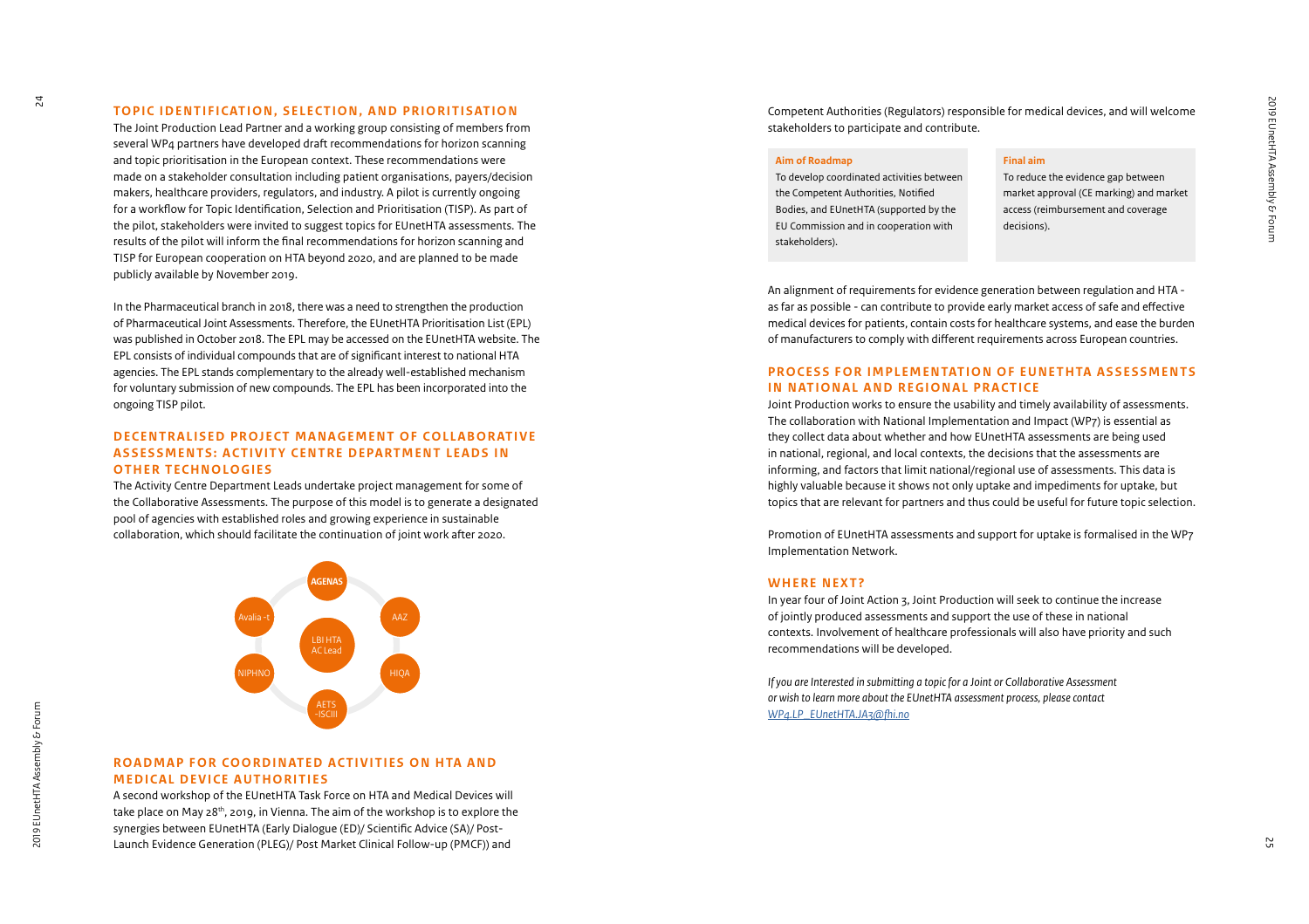$\overline{6}$ 

LIFE CYCLE APPROACH TO IMPROVE EVIDENCE **GENERATION**

### EARLY DIALOGUES

**Lead Partner:** Haute Autorité de Santé (HAS, France). **Co-Lead Partner:** Federal Joint Committee (GBA, Germany).

#### **EARLY DIALOGUES IN 2018**

The core focus of 2018 was the continuation of the EUnetHTA Early Dialogues (ED) programme and its expansion to include not only pharmaceutical products, but medical devices as well.

During 2018, the EUnetHTA ED Secretariat received and processed 31 requests for EDs. Of these, 25 were requests for pharmaceutical parallel consultations with 9 following the Consolidated Parallel Consultation (PCC) pathway and 16 following the Individual Parallel Consultation (PCI) pathway (one of which was later withdrawn by the Applicant). Four pharmaceutical Multi-HTA requests were recieved, for which two were accepted and completed, one was withdrawn by the applicant and the last is awaiting initial applicant feedback. Two requests were received for Medical Devices, one of which was accepted and completed. Almost 52% of requests included questions on the economic model. Orphan drugs comprised only 9 of the 31 requests, with 7 being accepted for multi-HTA or PCC procedures. Table 1 below provides an overview of all requests received since the beginning of EUnetHTA JA3.

The activities carried out to date have allowed us to identify areas of the procedure that could be revised and simplified. The ED Secretariat (with input from the EDWP, EMA, and stakeholders where appropriate) will revise the procedures for Parallel Consultations and for multi-HTA EDs in 2019. These revisions will not only take into account feedback received from participating companies, but also that which has been received from stakeholders during the public consultation for the EDMD procedure.

Finally, the ED Secretariat is also working on several projects, notably the writing of detailed quantitative and qualitative analysis of EDs thus far that will be published in 2019. Further guidance documents and tools for assisting the HTA bodies participating in an Early Dialogue and facilitating the roles of the Scientific Coordinator and Rapporteur.

#### TABLE 1: EARLY DIALOGUES SINCE THE BEGINNING OF EUNETHTA JA3

| <b>54 TOTAL REQUESTS FOR EARLY DIALOGUES</b>           |                                                                 |                                                  |                                                                  |                                                    |
|--------------------------------------------------------|-----------------------------------------------------------------|--------------------------------------------------|------------------------------------------------------------------|----------------------------------------------------|
| <b>EUnetHTA Early Dialogues</b><br><b>Non-EUnetHTA</b> |                                                                 |                                                  |                                                                  |                                                    |
|                                                        | <b>MULTI-HTA EARLY DIALOGUES</b>                                |                                                  | PARALLEL CONSULTATIONS                                           |                                                    |
| <b>Therapeutic</b><br>Field<br>(indication)            | <b>Pharmaceutical</b><br><b>Products</b><br>(4 requests)        | <b>Medical</b><br><b>Devices</b><br>(3 requests) | <b>PCC</b><br>(20 requests)                                      | PCI<br>(26 requests)                               |
|                                                        | Refused: 1 (pharmaceutical: did not<br>meet selection criteria) |                                                  | <b>Refused: 1</b><br>(did not follow procedure)                  |                                                    |
| Auto-immune<br>disease/<br>dysfunction                 |                                                                 |                                                  |                                                                  | 2 (completed)<br>$1($ on-going $)$                 |
| Cancer                                                 | 1 (completed)                                                   | 1 (completed)                                    | 4 (completed)<br>$2 (on-qoinq)$<br>1 (withdrawn by<br>Applicant) | 9 (completed)<br>$1$ (on-going)                    |
| <b>Diabetes</b>                                        |                                                                 | 1 (awaiting<br>applicant<br>decision)            |                                                                  | 1 (completed)                                      |
| Neuro-<br>degenerative<br><b>Disorder</b>              | 1 (completed)                                                   |                                                  | 1 (completed)<br>$1 (on-qoinq)$                                  | 2 (completed)                                      |
| <b>Viral Disease</b>                                   |                                                                 |                                                  | 1 (completed)                                                    | 1 (completed)<br>2 withdrawn by<br>the applicant)  |
| Other                                                  | 1 (completed)                                                   | 1 (withdrawn by<br>applicant)                    | 7 (completed)<br>3 (on-going                                     | 5 (completed)<br>2 (withdrawn by<br>the applicant) |

#### ENLARGEMENT OF THE WORKING PARTY FOR PHARMACEUTICALS AND CREATION OF A WORKING PARTY FOR MEDICAL DEVICES

The past year also saw the renewal and expansion of the EUnetHTA Early Dialogues Working Party for Pharmaceutical Products (EDWP). The ED Secretariat is pleased to report that all existing members were renewed and 3 new members were added. The EDWP is now composed of the following HTA bodies: AEMPS, AIFA/RER, G-BA, HAS, NICE, NIPN, NOMA/TLV, RIZIV-INAMI/ZIN. The expansion of the EDWP has allowed more partners to take on the roles of Scientific Coordinator and Rapporteur for EUnetHTA EDs and provided official membership to AEMPS, NOMA, and TLV after more than a year of undertaking EDWP duties in an unofficial standing.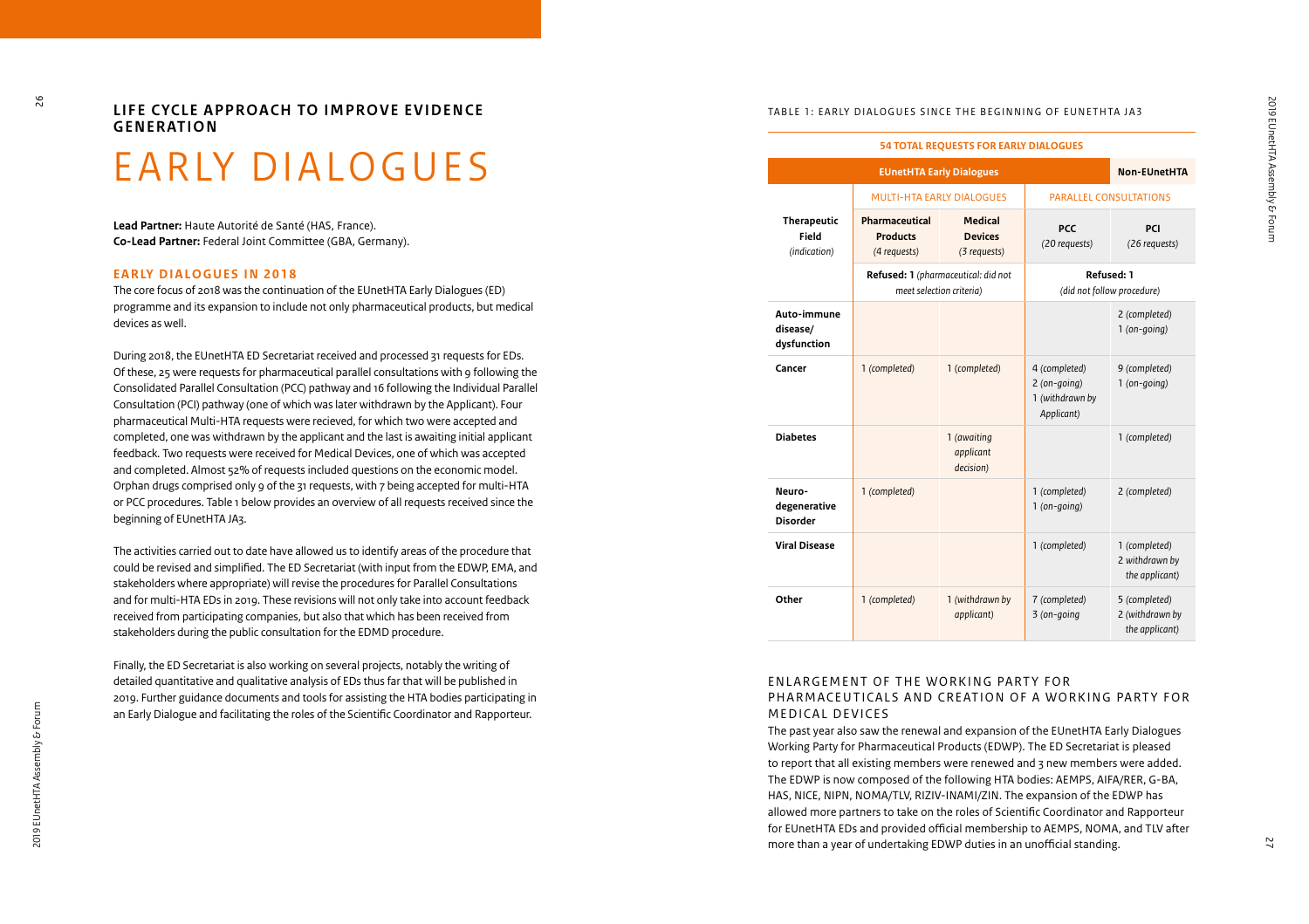In 2019, the group will collaborate with the ED Secretariat and EMA to revise the Guidance document for Parallel Consultations.

In preparation for the official launch of EDs for Medical Devices (EDMD) and as a way to ensure continuity, a call for participation was sent out for the creation of an EDMD Working Party (EDMD WP). This group, like its pharmaceutical counterpart, will be renewed after two years and is composed of: HAS, NICE, RER, Avalia-T.

Both the EDWP and the EDMD WP are responsible for applying the EUnetHTA selection criteria to all requests received and thereby deciding on the acceptance or pathway of each request.

#### LAUNCH OF EARLY DIALOGUES FOR MEDICAL DEVICES

Spring 2018 saw the drafting of the procedure and briefing book template for EDMD. Once the documents were finalised, they were posted on the EUnetHTA website for public consultation by stakeholder groups. Comments were received from +10 organisations, including several EUnetHTA partners and 6 stakeholder organisations (patients and professional organisations). The feedback received primarily related to transparency regarding the process, inclusion criteria for external stakeholders, how stakeholders are recruited, and the iteration of advice. These comments were reviewed and taken into account in the revised Guidance for EUnetHTA Early Dialogues for Medical Devices. Furthermore, the comments received from this public consultation have nourished our reflection on the revision of the pharmaceutical procedures (both parallel and multi-HTA) that will be undertaken in 2019.

By December 2018, the first pilot EDMD had been successfully completed. Not only did this mark the first ED for a medical device, but it also marked the first EUnetHTA ED to officially involve healthcare practitioners as external experts. In total, four experts were consulted by four of the participating HTA bodies, one of whom participated in the pre-F2F meeting with the HTA bodies.

On the basis of the feedback received during the public consultation and the pilot EDMD, the procedure and briefing book template have been revised and published on the EUnetHTA website in March 2019.

#### INVOLVEMENT OF EXTERNAL EXPERTS

To date, patients have been involved in over 75% of EUnetHTA EDs. We are currently using a graduated approach to expert involvement and have developed three different approaches as explained in Table 1.

The EUnetHTA ED Secretariat is actively providing and collecting feedback to/from each participant following the completion of each procedure in order to explain how their contribution was used, to continually improve the process and to identify areas for further development. Based on the feedback we have received, the EUnetHTA ED Secretariat will produce a handbook for external experts (patients, healthcare professionals) aimed at better informing them about what to expect from their

participation in a EUnetHTA ED. The objective is to explain the process of an ED and to help participants understand what they can expect from their involvement, regardless of the approach used. In addition, the ED Secretariat will produce a guidance document for interviewing patients and for chairing a F2F meeting – with a specific section on integrating patient feedback and ensuring that the patient is heard (when present) during the F2F.

As stated in the EUnetHTA JA3 Grant Agreement, the second half of ED activities should be financed by a fee-for-service model. This will be instituted in 2019. Further information regarding the model will be available as soon as possible.

#### TABLE 1: APPROACHES TO EXTERNAL EXPERT IN EUNETHTA EARLY DIALOGUES

| <b>Expert contribution deliverables</b>                                                            | <b>Healthcare Professional (HCP)</b><br>contribution deliverables |
|----------------------------------------------------------------------------------------------------|-------------------------------------------------------------------|
| <b>Approach 1:</b> Individual patient/HCP - interviewed regarding the disease and their experience |                                                                   |

- Minutes of the interview - Patient contribution visible in final EUnetHTA recommendations - Feedback questionnaire
- Minutes of the interview
- Feedback questionnaire

**Approach 2:** Approach 1 + discussion with local HTA bodies regarding submission file (without applicant)

- Minutes of the interview - Patient contribution visible in final EUnetHTA recommendations - Feedback questionnaire
- Minutes of the interview - Feedback questionnaire

**Approach 3:** Expert; Approach 1 + discussion with all participating HTA bodies regarding the submission file and participation in the F2F meeting with the applicant

| - Minutes of the interview             | - Minutes of the interview |
|----------------------------------------|----------------------------|
| - Share final EUnetHTA recommendations | - Feedback questionnaire   |
| - Feedback questionnaire               |                            |

*For more information on EUnetHTA Early Dialogues, including Guidance documents and templates, please visit<https://www.eunethta.eu/services/early-dialogues/>.*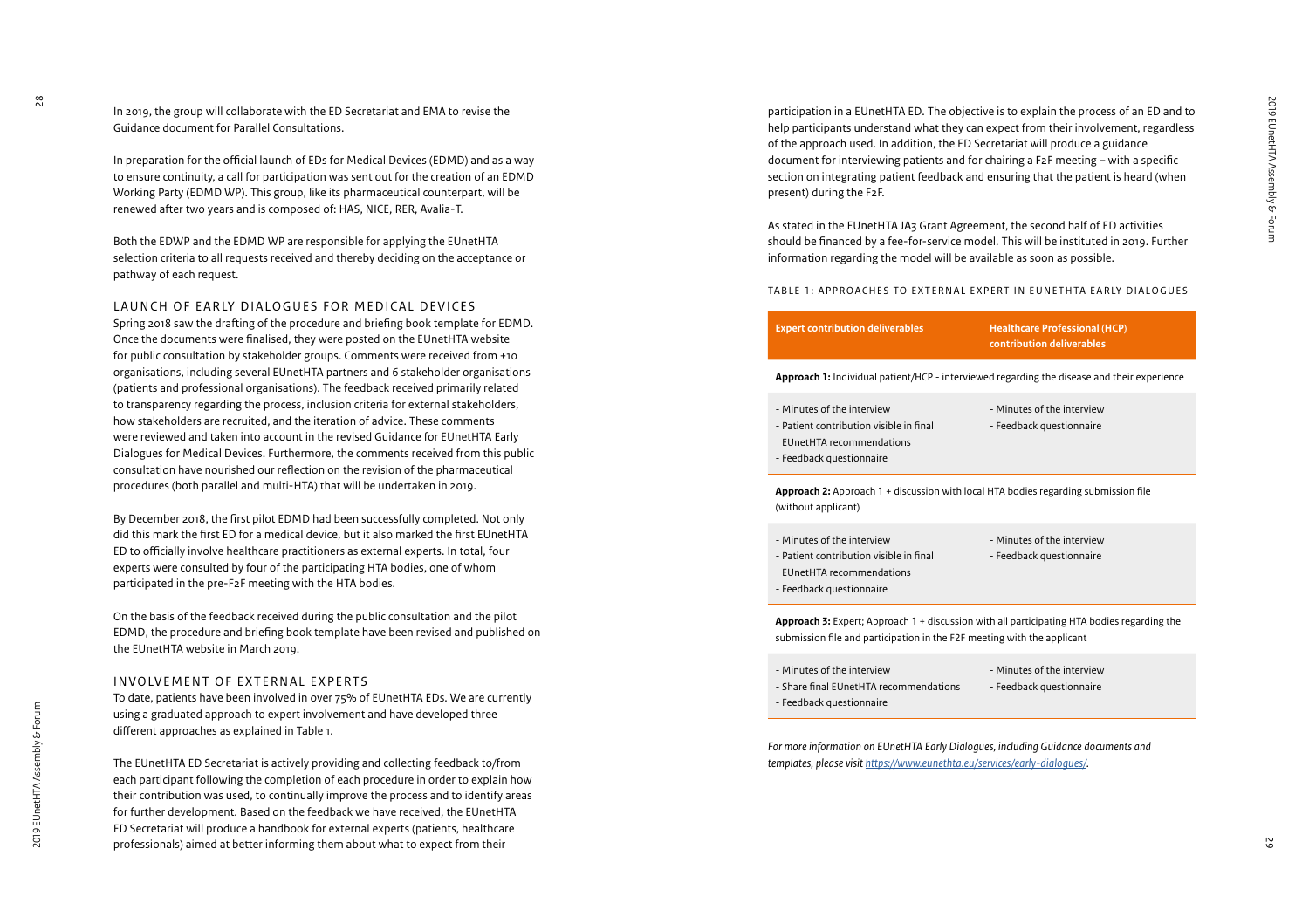LIFE CYCLE APPROACH TO IMPROVE EVIDENCE **GENERATION**

## POST-LAUNCH **EVIDENCE** G E N E R AT I O N A N D REGISTRIES

**Lead Partner:** This activity is being led by HAS (France) with specific involvement of AIFA (Italy), avalia-t (Spain), NICE (UK), and TLV (Sweden).

#### **Objectives**

• Pilot joint work on defining requirements for post-launch evidence generation (PLEG), for specific products or diseases (PLEG pilots).

• Develop a tool aiming to support HTA organisations in guiding and evaluating registries towards effective usage in HTA (REQueST ®).

#### **PRODUCT-SPECIFIC PLEG PILOTS ARISING FROM HTA**

Three product specific PLEG pilots are currently being carried out by WP5B, two on drugs and one on a medical device. The indications covered are a rare disease (first drug pilot), oncology (second drug pilot), and cardiology (medical device pilot). All three ongoing pilots are based on proposals made by WP5B agencies and arise from evidence gaps identified in respective national assessments.

They all consist in agreeing, among participating agencies, on the dataset for real world evidence generation and, whenever possible, gathering generated data from different jurisdictions. While the pilots are confidential in the beginning, their intermediary and final reports are made public. Expected publication dates for ongoing pilots will be updated on the EUnetHTA website shortly.





In parallel with the conduct of pilots, in year 3 WP5B has been updating general pilot templates and procedures.

Finally, topics for year 4 pilots are currently being considered.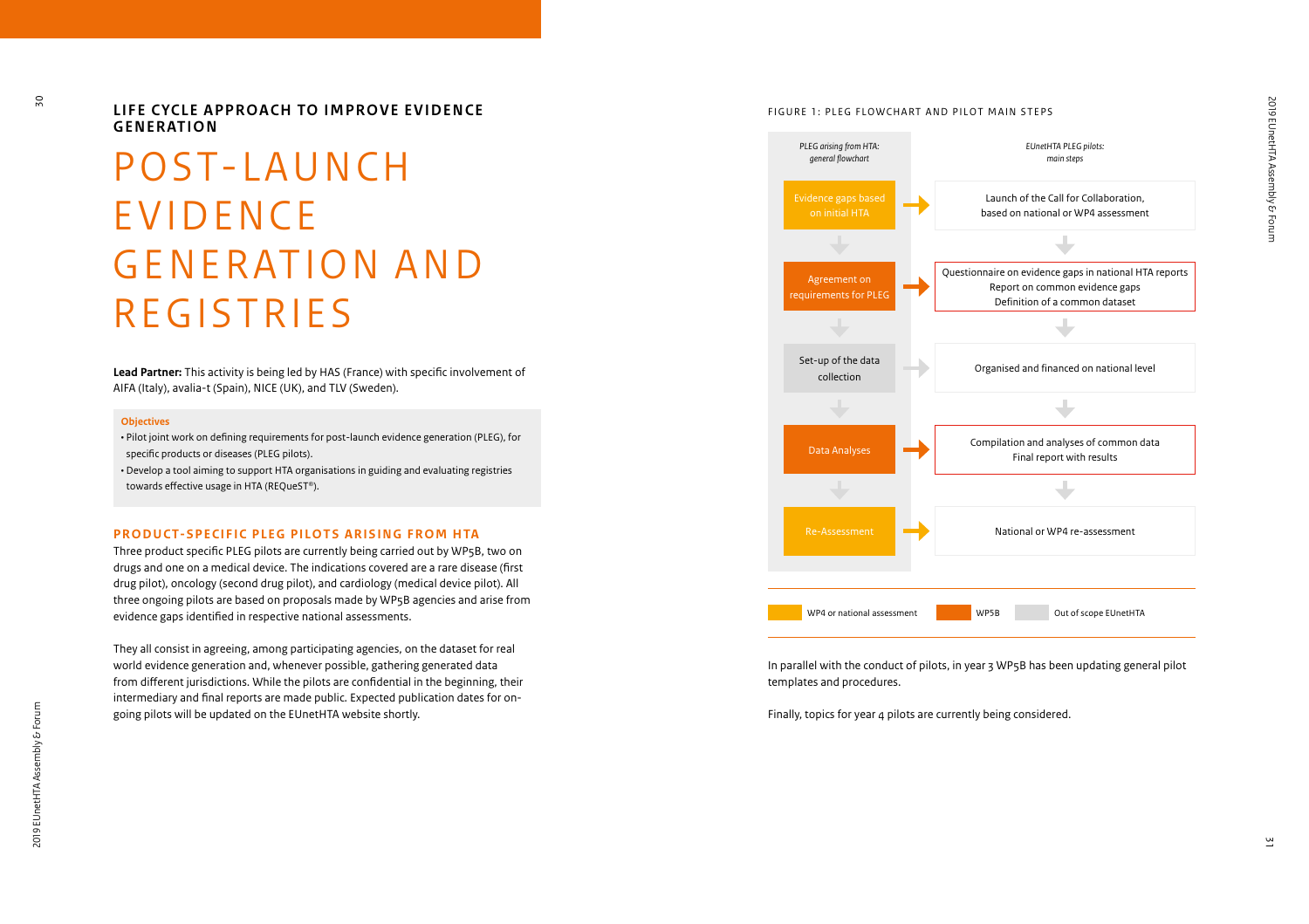#### **STANDARDS TOOL TO EVALUATE THE QUALITY OF REGISTRIES**

Year 3 has been dedicated to further developments of the Registry Quality Standards tool 1 (REQueST®) and its Vision paper 2 . Firstly, the draft tool's use has been tested by three EUnetHTA partners in their everyday work during 2018. Secondly, global WP5 partners and EUnetHTA stakeholder consultation has been organised at the end of 2018, in order to consult on the latest draft of the tool and the Vision paper.

Thanks to the feedback gathered through these two activities, upgraded versions of the tool and the Vision paper are currently being produced. They will be shared for a public consultation in May 2019.

The final versions of both the tool and the Vision paper are expected in September 2019.

#### **STAKEHOLDER ENGAGEMENT**

WP5B is continuously exploring possibilities to perform collaborative pilots with other projects/initiatives from various stakeholders. Similarly, WP5B is involving stakeholders in the development of the REQueST ® tool and its Vision paper. Seven organisations have responded to the consultation organised at the end of 2018 and have provided valuable feedback that has been of great help in refining the outputs to near-final versions.

WP5B will be happy to welcome stakeholder feedback once again, during the public consultation on the near-final versions of both the tool and the Vision paper in May 2019.

*If you wish to learn more about WP5B activities, please contact WP5B LP HAS at [eunethta-has@has-sante.fr.](http://eunethta-has@has-sante.fr)*

# **QUALITY** MANAGEMENT, S C I E N T I F I C GUIDANCE AND TOOLS

#### **Objectives**

Activities aim at developing and establishing quality management for HTA collaboration at a European level in order to improve the efficiency and quality of joint work, favour its adaptation at national and EU level, and secure robust scientific relevance and acceptance.

The quality management (QM) system for EUnetHTA includes the quality policy, processes, and procedures, as well as an organisational structure provided by the EUnetHTA Companion Guide. Methodological guidance, tools, and QM-related training modules complement those aspects.



*<sup>1</sup> Tool aiming to support HTA organisations in guiding and evaluating registries towards effective usage in HTA.*

*<sup>2</sup> Paper accompanying the tool and setting out proposed options for the long-term delivery, use and sustainability of the tool beyond Joint Action 3*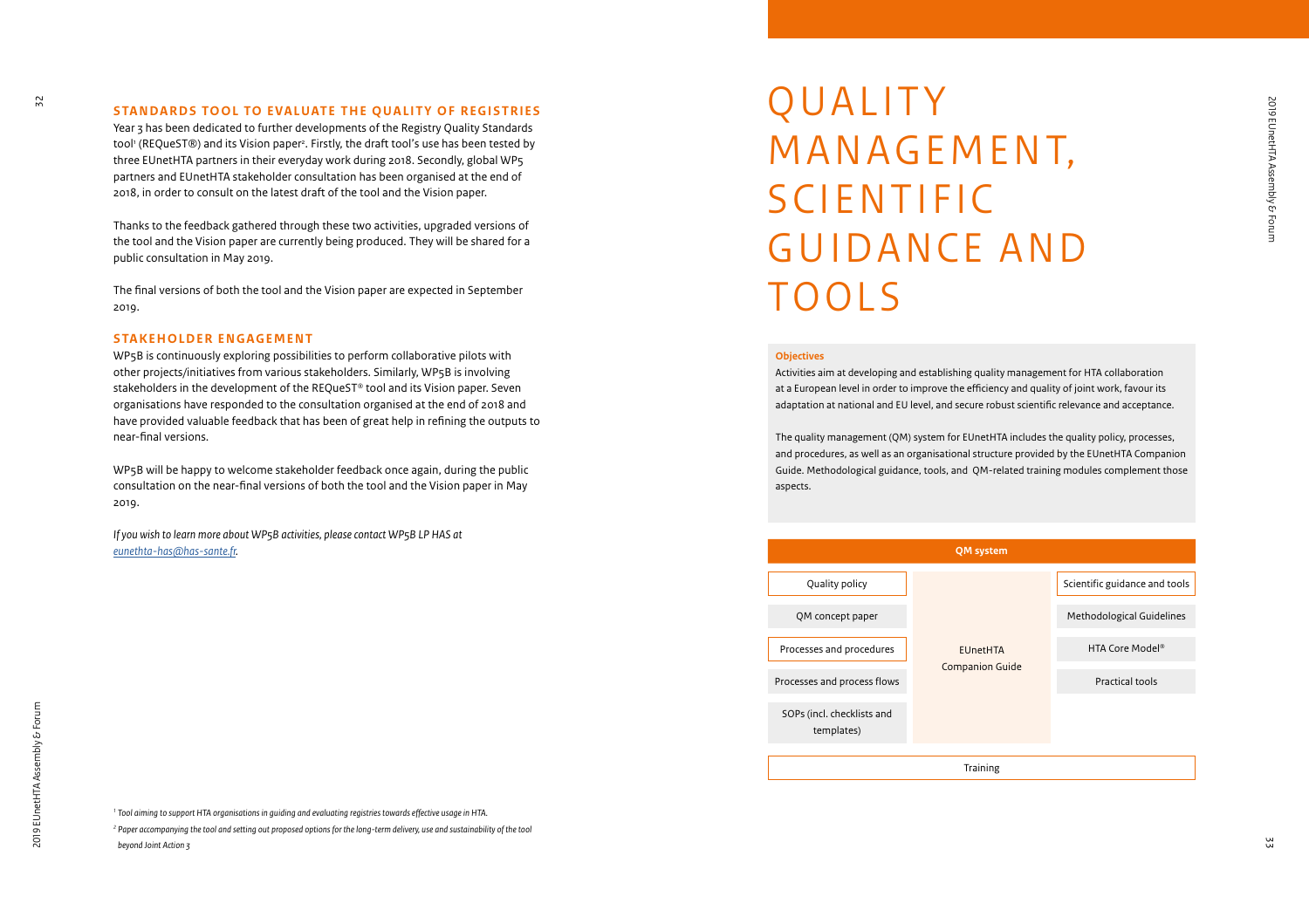#### **YEAR 3 ACHIEVEMENTS...**

- The EUnetHTA Companion Guide, EUnetHTA's new and comprehensive online repository, is in use by the assessment teams and project managers of WP4 since autumn 2018. It provides support and guidance during the production of the reports and enables easy access to all SOPs, templates, methodological guidelines, and tools developed and updated in WP6.
- 26 out of around 40 standard operating procedures (SOPs) describing all process steps of Rapid REA Pharma and Rapid REA Other Technologies (OT) are now available in the Companion Guide. In addition, Process Flows for Pharma and OT that visualise the overall assessment processes were implemented.
- Templates relating to the Rapid REA Pharma Process have been updated by a team composed of WP4 and WP6 (Co-) Leads and national experts on the Rapid REA Pharma Process. The aims of the revisions are to facilitate the provision of required data by manufacturers and to improve the structure and readability of the assessment reports.
- 2 new methodological guidelines on the critical assessment of clinical and economic evidence are currently under development. Updates for the methodological guidelines 'Process of Information Retrieval for Systematic Reviews and Health Technology Assessments on Clinical Effectiveness' and 'Comparators & Comparisons: Direct and Indirect Comparisons' are underway. Requests for the update of other methodological guidelines have been collected.
- The activity HTA Core Model ® has been restarted in November 2018 with a new activity leader and a 'Core Model Working Party' composed of EUnetHTA partners experienced in the development and application of the HTA Core Model®.
- Project descriptions and statuses are continually being updated in the Planned and Ongoing Projects (POP) database. It currently holds approximately 750 project descriptions from 21 countries.
- The Evidence Database on New Technologies (EVIDENT Database) is currently offline for a technical upgrade. Relaunch is planned in 2019 Q2.
- A new online tool has been developed to facilitate the management of the unique identifier for the different EUnetHTA tools: the EUnetHTA ID.
- Training modules on the development of SOPs and the EUnetHTA Quality Management Concept and the use of the Companion Guide have been created and made available to all EUnetHTA partners.

#### **…AND YEAR 4 PLANS**

- All SOPs, templates, methodological guidelines and tools are subject to a continuous evaluation through the 'WP4 Survey for Assessment Teams and Project Managers' and other feedback sources. Based on the change suggestions received, the required updates and new developments will be implemented in WP6 in order to have a sustainable quality management for the European HTA Collaboration available at the end of Joint Action 3.
- The methodological guidelines currently in development or under major revision will go to public consultation in 2019.

#### **PARTIES INVOLVED**

Quality Management, Scientific Guidance and Tools comprises 25 EUnetHTA partners from 16 different countries.

The teams of WP6 closely collaborate with WP4 in the development and update of all quality management products and processes.

#### Other cross work package collaborations of WP6 include:

- Participation in different task groups (Authoring and Copyright Issues Task Group, Core Model Working Party, Pool of Information Specialists, Patient & Consumers and Health Care Providers Task Group, Task Group on Common Phrases, Post-2020 Model of Cooperation Task Group, Joint Group on the Rapid REA Pharma Process).
- Implementation of training activities in cooperation with WP2.
- Cooperation with WP3 to reflect WP6 activities in the project evaluations.
- Joint development of an Early Dialogue Tool with WP5.
- A collaborative project with WP7 that aims at evaluating how EUnetHTA methodological guidelines and tools are being used in national HTA work and their potential to support implementation of EUnetHTA joint work.

Additionally, all interested parties – both within and outside of EUnetHTA – are invited to provide their input within the development and major update of methodological guidelines (public consultation).

 $\overline{54}$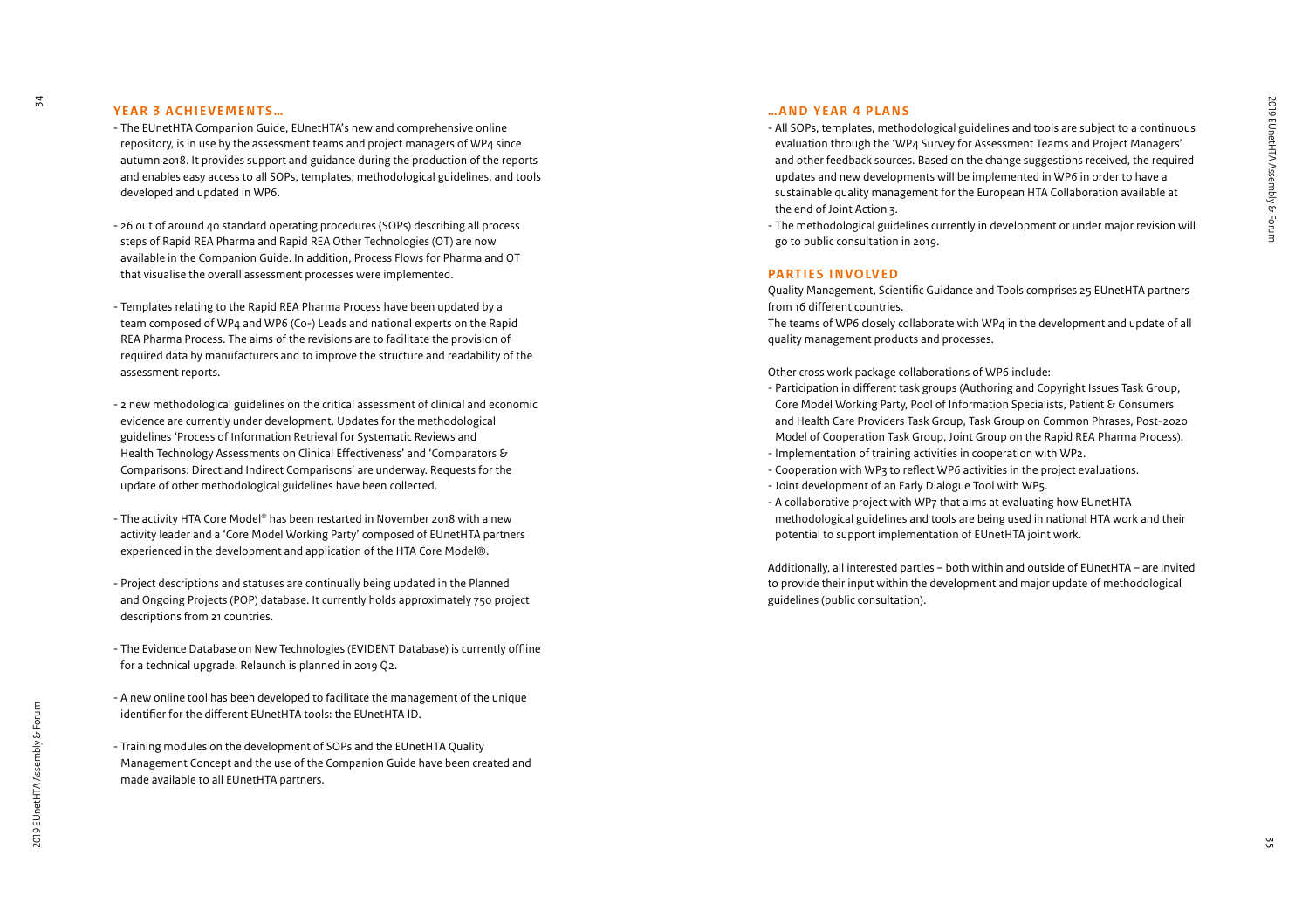## **NATIONAL I M P L E M E N T A T I O N** & IMPACT

#### **Objectives**

36

• Provide technical support about implementation issues to enable the development of an HTA cooperation mechanism that successfully takes implementation issues at national, regional, and local (hospital) levels into account.

• Facilitate uptake and implementation in national, regional and local settings of EUnetHTA tools and jointly produced HTA information in EUnetHTA (from previous joint actions as well as in Joint Action 3), and the reuse of HTA reports produced by Member States.

#### **PARTNERS INVOLVED IN OUR ACTIVITIES**

The National Institute for Health and Care Excellence (NICE) is the Lead Partner for WP7. The Italian National Agency for Regional Health Services (Agenas) is the Co-Lead Partner. In total there are 57 WP7 partners.

#### **CORE ACTIVITIES – UPDATE**

#### ACTIVITY 1: RESEARCH AND ANALYSIS

This activity is complete. A report on HTA and reimbursement procedures in EUnetHTA partner countries was published in November 2017, based on analysis of pharmaceutical and non-pharmaceutical HTA processes from 59 agencies in 31 countries.

#### **Publically Available Documents**

Full report and data tables: [https://www.eunethta.eu/national-implementation/analysis-hta-reimbursement](https://www.eunethta.eu/national-implementation/analysis-hta-reimbursement-procedures-eunethta-partner-countries/)[procedures-eunethta-partner-countries](https://www.eunethta.eu/national-implementation/analysis-hta-reimbursement-procedures-eunethta-partner-countries/)

#### ACTIVITY 2: CASE STUDIES

Case studies are being undertaken to support implementation of Joint Assessments. In year 3 of the Joint Action, WP7 completed a case study on the use of EUnetHTA Joint REAs to inform economic evaluation. Interviews were undertaken with 9 agencies that use health economics as part of their procedures. Results were analysed thematically and incorporated into the 2nd Implementation Report published in November 2018, together with a supporting appendix of case study interview summaries. An abstract of the case study has been selected for presentation at the HTAi Conference 2019.

National Implementation  $\epsilon$  Impact is currently working with Science Guidance  $\epsilon$ Tools (WP6b) to undertake a case study on the use of EUnetHTA tools and guidelines in agency procedures and the effect of choosing different tools and methods on uptake of joint REAs. The case study is being undertaken through an online survey sent to all WP7 partners and follow-up interviews undertaken with selected cases. The findings of the case study will be incorporated into the next Implementation Report (for publication May 2019).

#### **Publically Available Documents**

Year 3 case study on REA to inform economic evaluation: Interview summaries. [https://www.eunethta.eu/wp-content/uploads/2018/12/Appendix-Case-Study-interview](https://www.eunethta.eu/wp-content/uploads/2018/12/Appendix-Case-Study-interview-summaries-final-without-cover.pdf)[summaries-final-without-cover.pdf](https://www.eunethta.eu/wp-content/uploads/2018/12/Appendix-Case-Study-interview-summaries-final-without-cover.pdf)

Year 2 Analysis of HTA and reimbursement procedures: Case studies. [https://www.eunethta.eu/wp-content/uploads/2018/02/Annex-2\\_case-studies.pdf](https://www.eunethta.eu/wp-content/uploads/2018/02/Annex-2_case-studies.pdf)

#### ACTIVITY 3: TECHNICAL SUPPORT FOR THE DEVELOPMENT OF A MODEL OF HTA COOPERATION

National Implementation & Impact is supporting the Secretariat to develop the scientific and technical mechanism for sustainable HTA cooperation. In March 2019, a report on Technical Support to Develop a Model of HTA Cooperation was finalised. This outlines, from a user perspective, the key elements of a permanent model of HTA cooperation that supports uptake of joint HTA outputs.

This report informs work being undertaken by the Secretariat in years 3 and 4 of JA3 which will form final recommendations about implementing the scientific and technical aspects of a sustainable model of HTA cooperation after EUnetHTA JA3 (post-2020).

#### ACTIVITY 4: IMPLEMENTATION NETWORK

A total of 14 Joint or Collaborative Assessments have been published to date under JA3, of which 3 are for Pharmaceuticals and 11 are for Other Technologies. WP7 implementation data (correct as of March 2019) indicates:

- There have been 144 reported uses of assessments in total, 48 for Pharmaceutical Technologies and 96 for Other Technologies.
- 84 of the 144 uses were in assessment procedures and 60 were examples of dissemination to raise awareness of EUnetHTA assessments.
- An increase in the use of assessments between May 2018 and March 2019.
- An increasing number of countries using JA3 assessments.
- The use of Pharmaceutical Technologies assessments under JA3 is higher than under JA2.
- The use of Other Technologies assessments under JA3 is comparable with JA2.

We are now working on our 3rd implementation report to be published May 2019.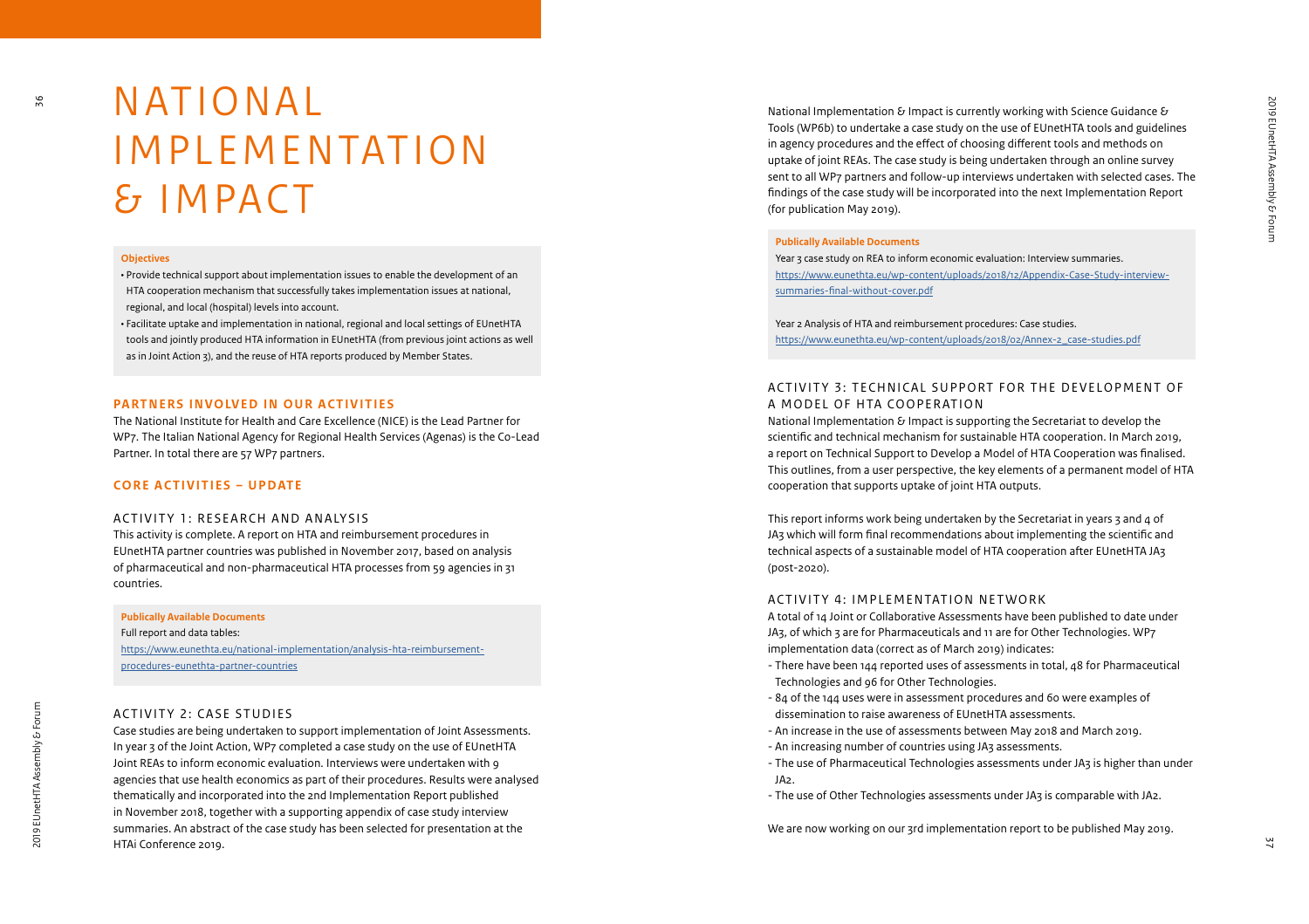#### **Publically Available Documents**

2<sup>nd</sup> Implementation Report (November 2018): [https://www.eunethta.eu/wp-content/uploads/2018/12/Implementation-Report-November-](https://www.eunethta.eu/wp-content/uploads/2018/12/Implementation-Report-November-2018-Final-without-cover.pdf)[2018-Final-without-cover.pdf](https://www.eunethta.eu/wp-content/uploads/2018/12/Implementation-Report-November-2018-Final-without-cover.pdf)

1st Implementation Report (May 2018): [https://www.eunethta.eu/wp-content/uploads/2018/06/May-2018-Implementation-report\\_](https://www.eunethta.eu/wp-content/uploads/2018/06/May-2018-Implementation-report_website_FINAL.pdf) [website\\_FINAL.pdf](https://www.eunethta.eu/wp-content/uploads/2018/06/May-2018-Implementation-report_website_FINAL.pdf)

#### **ADDITIONAL ACTIVITY: IMPLEMENTATION STRATEGY**

We are currently developing an Implementation Strategy which will include a shared set of principles, responsibilities, and activities that have been identified by partners as being important to supporting implementation in JA3 and post-2020.

The finalised Implementation Strategy will be incorporated into the next Implementation Report, to be published May 2019.

#### **STAKEHOLDER ENGAGEMENT**

National Implementation and Impact is working with EFPIA to collect data from Industry partners about the use of Pharmaceutical Assessments published in JA3. Data will be collected by an online survey and interviews with selected cases. Results will be published in the 3rd Implementation Report and future reports thereafter. We are also in discussions with MedTech Europe about collecting data from Industry partners about the use of Other Technologies assessments.

Through the implementation network, we continue to reach out to HTA users and producers who are not part of EUnetHTA to support awareness of EUnetHTA and the more widespread use of EUnetHTA assessments and tools.

#### **PLANS AND NEXT STEPS**

- Complete case study on use of EUnetHTA tools and guidelines (April 2019) and undertake further case studies in year 4 of JA3 (2019/2020).
- Finalise and publish EUnetHTA Implementation Strategy (May 2019).
- Finalise and publish 3rd Implementation Report (May 2019), with further (4th) Implementation Report to follow in November 2019.
- Collect and analyse industry implementation data (ongoing).
- Continue to provide technical support to the Secretariat for a model of HTA cooperation.
- Produce a final evaluation report with implementation outcomes from EUnetHTA JA3 and recommendations for developing a permanent model of HTA cooperation (May 2020).

# AN OVERVIEW OF TASK GROUPS IN **EUNETHTA**

#### **FUTURE MODEL OF COOPERATION ON HTA (FMC-HTA)**

*Chaired by Marcus Guardian, ZIN*

- Develop a complete blueprint for future European collaboration on HTA post-EUnetHTA JA3.
- The focus of this model and related recommendations will be primarily at a technical level, emphasising elements of HTA products and coordination of European-level efforts. The orientation of these efforts will be output-driven along the products and services HTA bodies are expected to provide.
- Such a model will take into consideration achievements of current and former Joint Actions as well as the legislative proposal on a European HTA framework currently under discussion before Parliament and Council.

#### **CONFLICT OF INTEREST (COI)**

#### *Chaired by Giovanni Tafuri, ZIN*

- Ensure consistent understanding and application of the EUnetHTA DOICU procedure.
- Check in: What is working well? What needs to be clarified/improved?
- Identify limitations of the DOICU procedure and tools (i.e. the template).
- Develop a new adapted procedure and tools.

#### **PATIENTS, CONSUMERS, AND HEALTHCARE PROVIDERS (P&C/ HCP)**

*Chaired by Giovanni Tafuri, ZIN*

- To define a common/consistent strategy for P&HCP contribution to EunetHTA WP4&5 activities, and to facilitate the deliverables, namely of WP4 and WP5, with respect to how patients/consumers (P&C) and healthcare providers (HCP) will be involved at the project level.

#### **TF HTA AND MDR/IVDR - MEDICAL DEVICES**

#### *Chaired by Claudia Wild, LBI-HTA*

- Explore the possible synergies between EUnetHTA activities on medical devices and in-vitro diagnostics and the regulators (Competent Authorities supported by EU-Commission (DG Grow) in implementing the MDR/ IVDR) – similar to EMA-EUnetHTA collaboration in the area of medicinal products.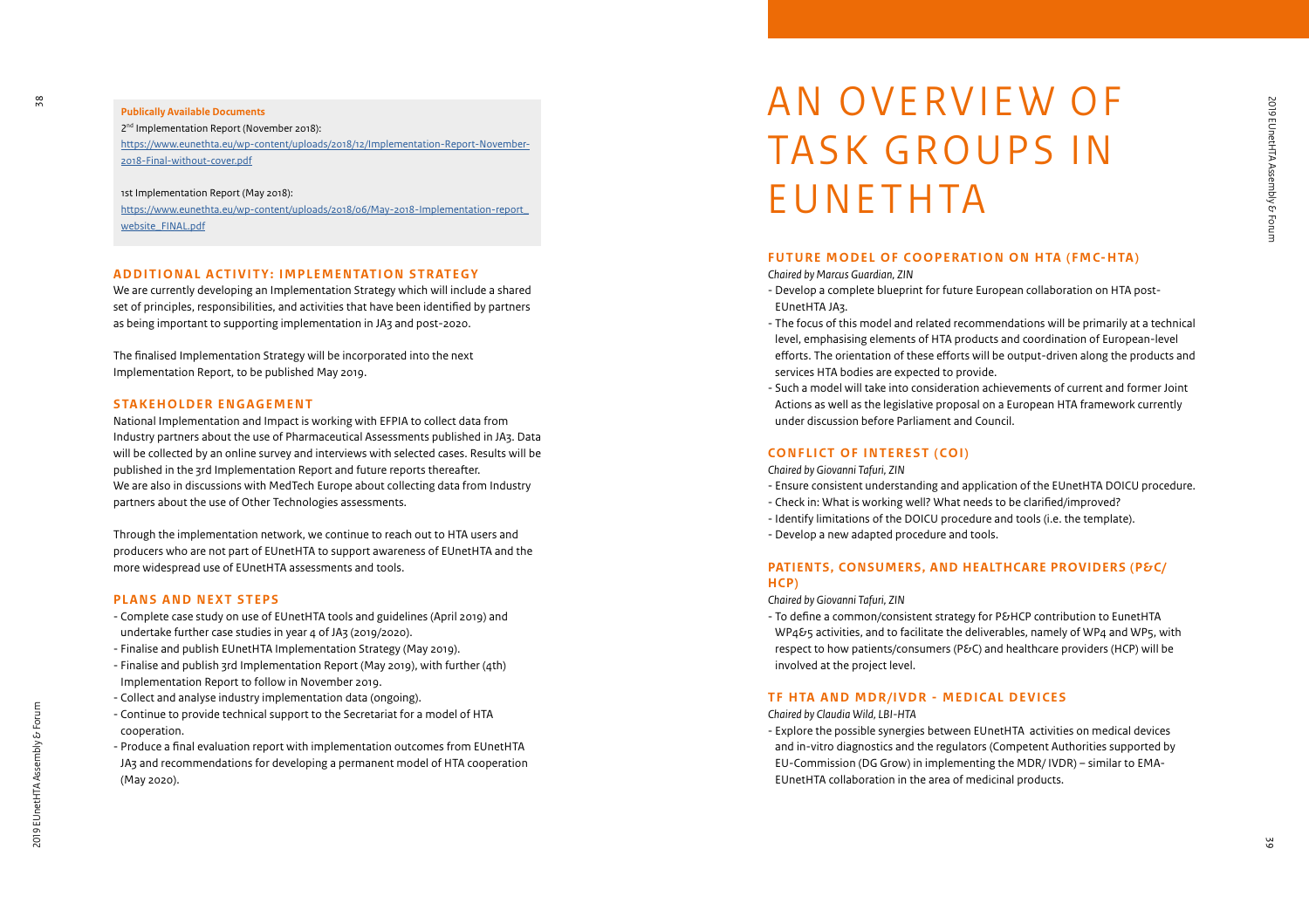### **AUTHORING RULES AND COPYRIGHT ISSUES (ARCI)**

#### *Chaired by Iñaki Imaz, ISCIII*

- Propose and agree authorship and copyright rules for EUnetHTA products. The proposals are only applicable to EUnetHTA Joint Action 3 and aim to support dissemination and reuse of EUnetHTA documents and other EUnetHTA outputs.

#### **EUNETHTA COMMON PHRASES (ECP)**

#### *Chaired by Rudy Dupree, ZIN*

- To avoid the use of sentences/words in an assessment report which may unintentionally imply or predetermine reimbursement decisions in some jurisdictions.
- To recommend on the use or non-use of GRADE or other internationally adopted rating systems in Joint Assessments.
- To provide a scenario-based set of standardised formulations regarding the textual presentation of results and conclusions in PT & OT Joint Assessments for increased consistency.

#### **HTA CORE MODEL**

#### *Chaired by IQWiG*

- The main objective of the group is the revision of the Core Model to provide a clear and easy way to handle structure, provide scientific guidance which can easily fit new scientific results, and to provide support for scientists working on Joint Assessments through the integration of the HTA Core Model into the EUnetHTA Companion Guide.
- The first aim is to adapt the reporting structure of the HTA Core Model by developing a set of templates for the project plan and for the assessment reports of different applications of the HTA Core Model.
- The second aim is to outsource methodological guidance from the HTA Core Model into separate Methodological Guidelines and identify additional guidelines.

#### **TASK IDENTIFICATION AND PRIORITISATION GROUP (TISP)**

*Chaired by Vigdis Lauvrak, NIPHNO*

- To develop and refine a system of horizon scanning, topic selection, and prioritisation in close collaboration with relevant Work Packages.

### **USEFUL INFORMATION**

#### **ADDRESS**

The West-Indisch Huis Herenmarkt 99 Amsterdam 1013 EC **Netherlands** 

#### **TRAVEL**



#### **WALKING**

The West-Indisch Huis is a 9-minute (750m) walk from Amsterdam Centraal Station.

- Head west on Stationsplein (22 m)
- Turn right to stay on Stationsplein (160 m)
- Turn right to stay on Stationsplein (150 m)
- Turn left toward Nieuwendijk (56 m)
- Turn right toward Nieuwendijk (100 m)
- Turn right onto Nieuwendijk (19 m)
- Continue onto Haarlemmerstraat (190 m)
- Turn left onto Herenmarkt and your destination will be on the right (41 m)

*Data provided by Google Maps. Use with caution – walking directions may not always reflect real-world conditions.*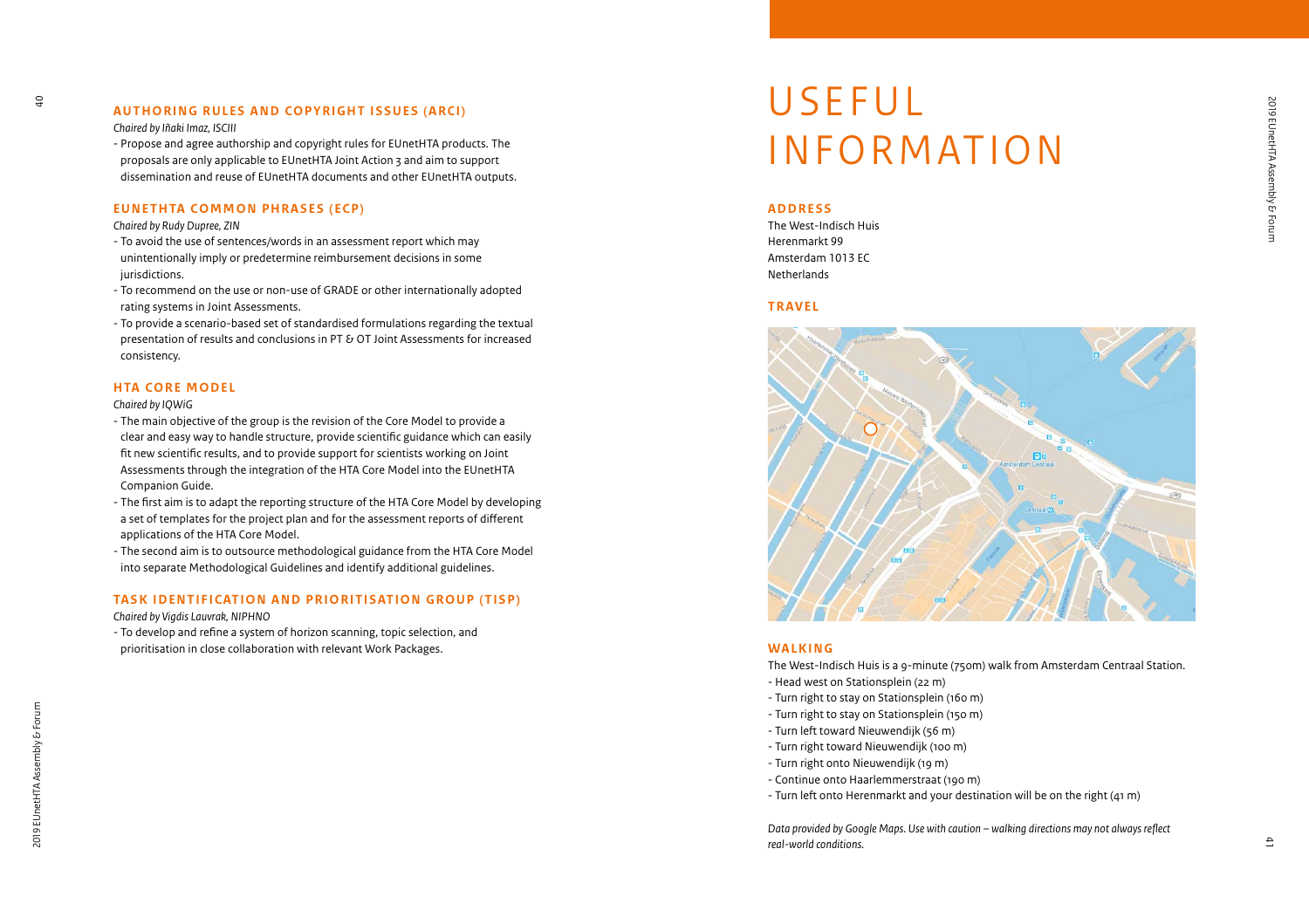#### **DRIVING**

Parking garage P1 'Amsterdam Centraal' is located 8 minutes away from Amsterdam Centraal Station. Users must consult the vendors website to reserve parking at least one day in advance at a cost of €10.00 per day.

Parking garage IJ Dock is located 850 meters (10-minute walk) from the House. Users must consult the vendor website to reserve parking at least one day in advance at a cost of €10.00 per day.

#### **PUBLIC TRANSPORT**

To plan your journey using other forms of transport, please visit [9292.nl](https://www.9292.nl). This free site provides up-to-date, daily travel information throughout the Netherlands.

#### **NEARBY**

Amsterdam Centraal Station (1.5 km) Amsterdam Schiphol Airport (18.6 km) Anne Frank House (1.2 km) Dam Square (4.8 km) Rijksmuseum (2.8 km) Van Gogh Museum (3.7 km) Royal Palace (4.9 km) Oude Kerk (4.3 km) Vondelpark (2.5 km) Leidseplein (2.9 km) Bloemenmarkt (2.3 km) Rembrandt Square (3.8 km)

Distances are approximate and are measured in driving time.



# ON THE DAY

#### **GET INVOLVED**

Be part of this year's Assembly & Forum by posting your questions, comments and pictures of the day on social media using #eunethta19.

Throughout the event, you will also have the opportunity to interact with us via live polling. Questions will be posed throughout presentations and you will be able to submit your responses via the Poll Everywhere app or by texting in.

Download the app so you will be ready to participate on the day.

You can also follow us @EUnetHTA on Twitter and LinkedIn for updates and polls over the course of the meeting.

#### **INTERACTING WITH EUNETHTA**

The Assembly and Forum will also provide you with an opportunity to pose your questions to the Leads and Co-Leads of our Work Packages. Members of staff will be identifiable by an orange EUnetHTA lanyard and will be available during the breaks in designated areas in the foyers.

Look out for signposts on the day to guide you to specific work package areas.

#### **WIFI**

To access WiFi on the day, connect to 'Taste' and enter the password 'WelcomeAtTaste'.

#### **SMOKING**

Smoking is forbidden inside the building. Please use dedicated smoking areas on the day.

#### **ACCESSIBILITY**

The venue is accessible for disabled guests. Please contact the Secretariat on [eunethta@zinl.nl](mailto:eunethta%40zinl.nl?subject=) if you have further questions or to make specific arrangements.

#### **SECURITY**

To ensure the safety and security of our personnel, guests, and venue staff, it is essential guests wear their name badges at all times. If you have lost your name badge, please contact a member of the Secretariat who will arrange a replacement.

#### **CONTACT**

If you require assistance or need further information on the day, please contact our general event helpline on +31 612 502681.